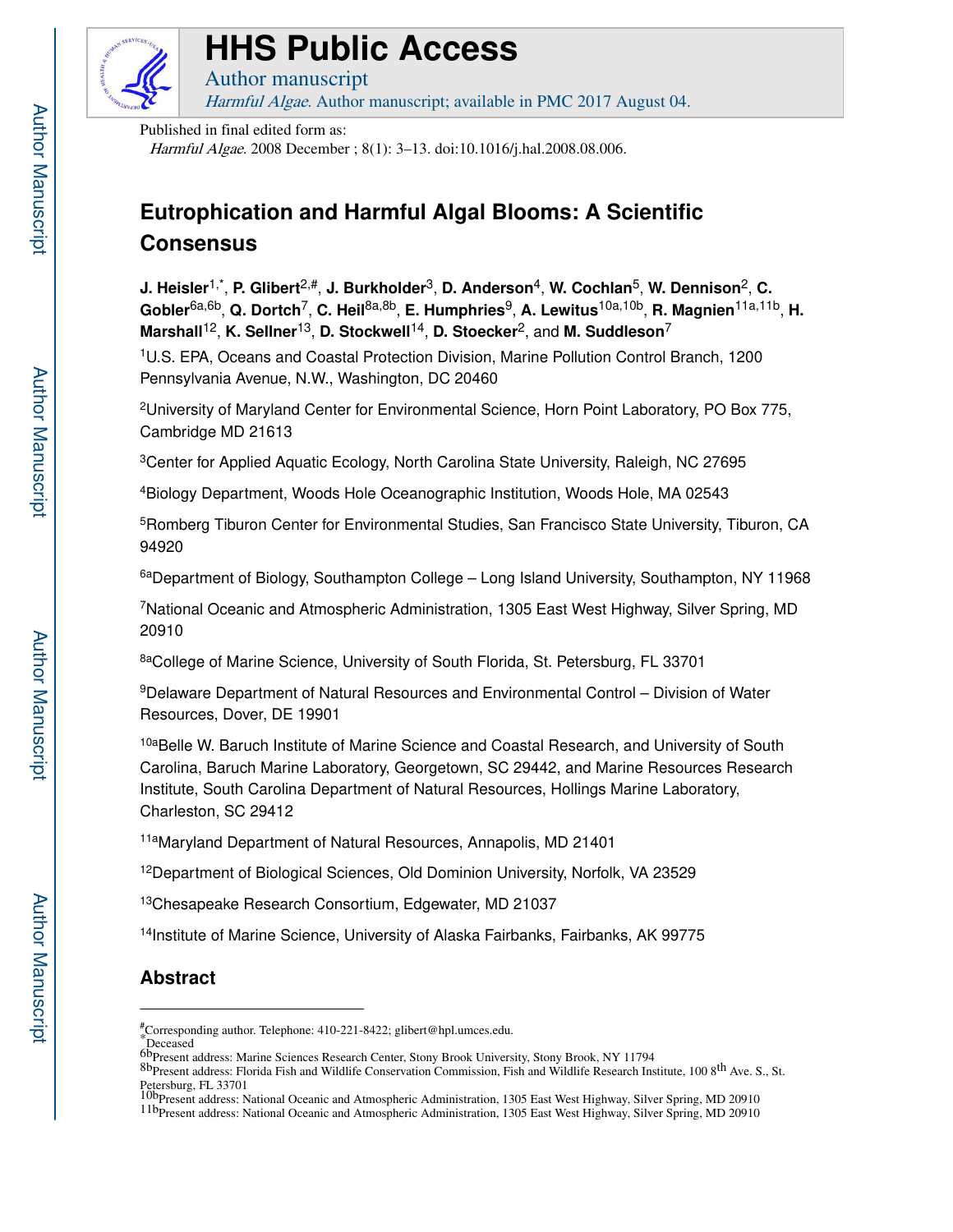In January 2003, the US Environmental Protection Agency sponsored a "roundtable discussion" to develop a consensus on the relationship between eutrophication and harmful algal blooms (HABs), specifically targeting those relationships for which management actions may be appropriate. Academic, federal, and state agency representatives were in attendance. The following seven statements were unanimously adopted by attendees based on review and analysis of current as well as pertinent previous data: 1) Degraded water quality from increased nutrient pollution promotes the development and persistence of many HABs and is one of the reasons for their expansion in the U.S. and the world; 2) The composition – not just the total quantity – of the nutrient pool impacts HABs; 3) High biomass blooms must have exogenous nutrients to be sustained; 4) Both chronic and episodic nutrient delivery promote HAB development; 5) Recently developed tools and techniques are already improving the detection of some HABs, and emerging technologies are rapidly advancing toward operational status for the prediction of HABs and their toxins; 6) Experimental studies are critical to further the understanding of the role of nutrients in HAB expression, and will strengthen prediction and mitigation of HABs; and 7) Management of nutrient

inputs to the watershed can lead to significant reduction in HABs. Supporting evidence and

pertinent examples for each consensus statement is provided herein.

## **Introduction**

This report represents the synopsis of a "roundtable discussion" on the links between water quality and eutrophication and the occurrence of harmful algal blooms (HABs). This meeting, sponsored by the US Environmental Protection Agency (US EPA), was held in Cambridge, Maryland, in January, 2003, and included academic experts as well as federal, state and local agency representatives. The authors of this report represent all those in attendance; our colleague, J. Heisler, who originated and guided development of the meeting and chaired the discussion group, is now deceased and this paper is contributed in his honor.

The goal of the meeting was to develop a set of consensus statements on presently understood relationships between eutrophication and HABs, with particular emphasis on implications for nutrient management programs. A broad definition (GEOHAB 2001) of HABs was adopted for this purpose, including potentially toxic (auxotrophic, heterotrophic) species and high-biomass producers that can cause hypoxia and anoxia and indiscriminant mortalities of marine life after reaching dense concentrations, whether or not toxins are produced.

In advance of the meeting, succinct statements for discussion were provided to participants and a presentation was given on each statement by one member of the group. The presenter was asked to make a case "for" or "against" the given statement. In discussion, and through analysis of data and evidence presented, the goal was to accept, reject, or modify each statement so that a set of unanimously accepted statements were developed by the end of the meeting. Statements were specifically crafted so as to have management implications. The relevance and applicability for management of these consensus statements remain as valid at present as when they were developed.

One recommendation from the roundtable was to develop a GEOHAB Open Science Meeting on HABs and Eutrophication to broaden the discussion on this topic to a wider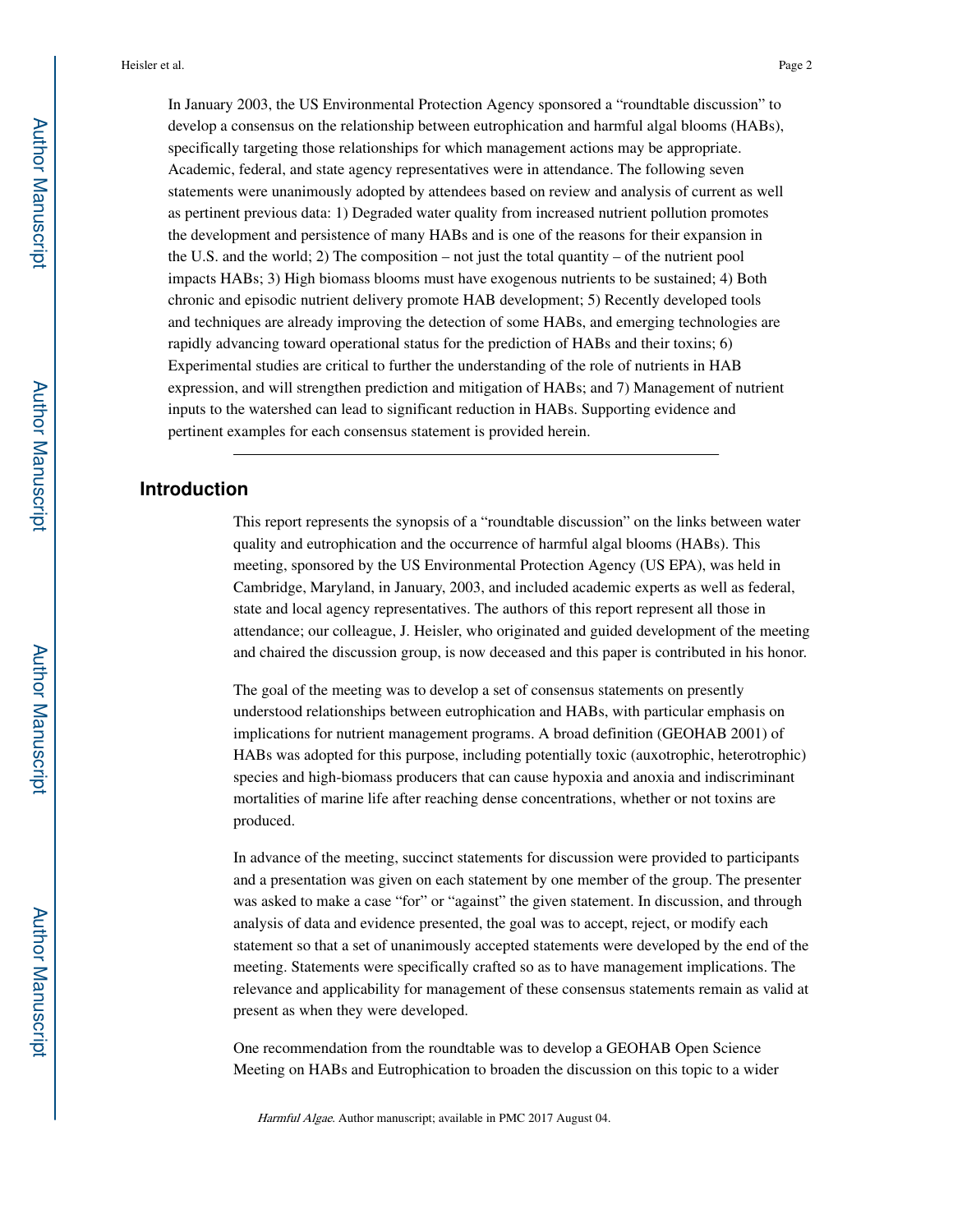community of international participants. Such a meeting was held in 2005 and the scientific results from that meeting have been synthesized into a report (GEOHAB 2006) and some of those results are further detailed in the other papers of this issue of Harmful Algae.

Herein, each consensus statement is summarized along with a synopsis of its rationale and supporting evidence and a few examples. These synopses are not intended to be thorough reviews. In keeping with the mission of the sponsoring agency for this roundtable, US EPA, preference is given to US examples where available. It is recognized that, in some cases, significant new data have become available since the 2003 roundtable. This report generally uses the data presented in the roundtable and provides new data where advancements in the field have been substantial.

## **The Consensus Statements**

## **1. Degraded water quality from increased nutrient pollution promotes the development and persistence of many HABs, and is one of the reasons for their expansion in the U.S. and other nations**

It is generally recognized that there have been more algal blooms, often of greater geographic extent and/or longer duration, with more toxic species observed, more fisheries affected, and higher associated costs with HABs in the past decade than in previous decades (Anderson 1989, Smayda 1990, Hallegraeff 1993, Anderson et al. 2002, Glibert et al. 2005a). Many possible reasons for the reported global expansion exist in addition to nutrient pollution. Species dispersal or introduction, through transport of cells or cysts can occur via natural currents and storm or human activities such as dispersal of ballast water exchange or shellfish seeding operations by which algal cells or cysts may be transported. Both overfishing and increase aquaculture alter food webs which may, in tur, alter the community of grazers that feed on HABs. Finally, improved observation and tools for detection have increased public and scientific awareness (GEOHAB, 2001, HARRNESS, 2005). More than one cause is frequently involved, and the causes for global expansion of a given species can differ among species.

There are numerous examples worldwide of increases in HABs linked to increased nutrient loading, a few of which are highlighted here. While strong relationships have been shown for many years in freshwater ecosystems between phosphorus loadings and harmful cyanobacteria blooms (Schindler, 1977 and Burkholder 2002), increasing linkages between nutrient loading and estuarine/coastal marine HABs have more recently been recognized (Smayda, 1990, Smayda, 1997, Anderson et al., 2002, Glibert et al. 2005a, and Gilbert and Burkholder, 2006). For example, in the Gulf of Mexico, the sedimentary record of concentration of potentially toxic diatoms, Pseudo-nitzcschia spp., increased in parallel to increased nitrate loading over the past several decades (Fig. 1; Turner and Rabalais, 1991, Parsons et al., 2002). In Puget Sound, Washington, USA, a strong correlation has been reported between the increase in documented levels of paralytic shellfish toxins (PST) from toxic dinoflagellates over four decades and the increase in human population in the counties bordering Puget sound (based on US census statistics; Fig. 2; Trainer et al., 2003). Although, as above, a statistical correlation does not establish a causal link, this relationship suggests that coastal eutrophication may be a causative agent of change (Trainer et al., 2003). Blooms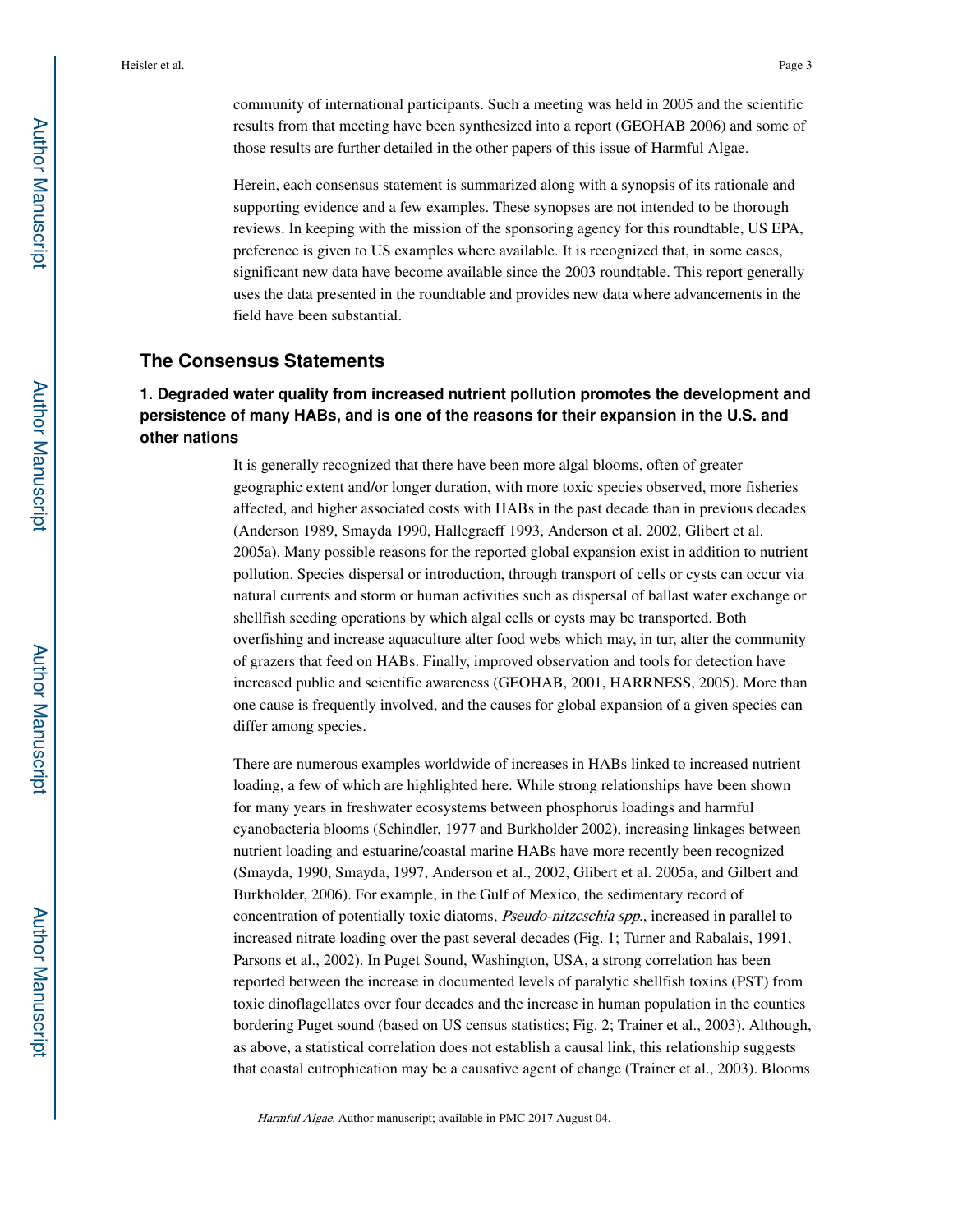off the coast of China, involving Prorocentrum sp., Karenia mikimotoi and other species, have expanded during recent years in geographic extent and duration, from  $km^2$  to tens of km<sup>2</sup>, and from days to months, related to the increase in fertilizer use over the past two decades (Fig. 3; Anderson et al., 2002 and Zhou, 2005). The Baltic Sea, Aegean Sea, Northern Adriatic, and Black Seas have all sustained increases in HABs coincident with increases in nutrient loading (e.g., Larsson et al., 1985, Bodenau, 1993 and Moncheva et al., 2001). On a shorter time scale, Beman et al. (2005) reported, during a 5-year study, a strong positive relationship between nitrogen-rich agricultural runoff to the Gulf of California and the development, within days, of extensive phytoplankton blooms. In Sequim Bay, Washington, an intense bloom of the toxigenic diatom Pseudo-nitzschia pseudodelicatissima was found a week after elevated ammonium levels were reported in these waters (Trainer et al., 2007), and similarly, in Chesapeake Bay, blooms of Prorocentrum minimum have been found to follow within days of elevated levels of urea following agricultural applications (Gilbert et al., 2001).

Although such examples, supported by experimental and physiological data (e.g., Riegman, 1995, Bates et al., 1998, Imai et al., 1998, Smayda, 1998, Johansson and Granéli, 1999, Li et al., 2001, Fan et al., 2003 and Glibert et al., 2006b), are increasing, recognition that degraded water quality from nutrient pollution contributes to the development and persistence of many HABs does not diminish the possibility that other factors may promote some HABs. Physical, biological, and other chemical factors may modulate harmful algal species' responses to nutrient loadings (e.g., Vadstein et al., 2004, Gobler et al., 2002, Sellner et al., 2003 and Glibert et al., 2005a), and this complexity of HAB dynamics is a challenge for their management, as further described below.

#### **2. The composition – not just the total quantity – of the nutrient pool impacts HABs**

Specific algal species or species groups have numerous physiological adaptations that permit them to exploit nutrients differentially. Different species groups display preferences for specific nutrient regimes, including nutrient ration or form (Smayda, 1990, Smayda, 1997, Anderson et al., 2002, Smayda and Reynolds, 2001, Smayada and Reynolds, 2003 and Glibert and Burkholder, 2006). For example, diatoms require silicon for their growth, whereas certain dinoflagellates apparently have a higher phosphorus requirement than some other species groups. Thus, according to the nutrient ratio hypothesis (Tilman 1977; Smayda, 1990, Smayda, 1997), if nutrient loading leads to a proportional enrichment of phosphorus relative to silicon, then a proportional shift away from a diatom-dominated community toward flagellates might be expected over time.

The relationship between alteration in nutrient composition and the development of HABs is supported by examples in freshwaters, estuaries and marine coastal waters worldwide (reviewed by Anderson et al. 2002). Off the coast of Germany, time series analysis of nutrient concentrations over several decades showed that a 4-fold increase in the N:Si ratio coincided with decreased abundance of diatoms and an increase in *Phaeocystis* blooms (Radach et al., 1990). Similarly, a nearly 4-decade time series from Narragansett Bay shows a relationship between increases in the N:Si ratio and a proportional increase in flagellates (Smayda et al., 2004). Decreases in N:P ratios due to phosphorus loading have sometimes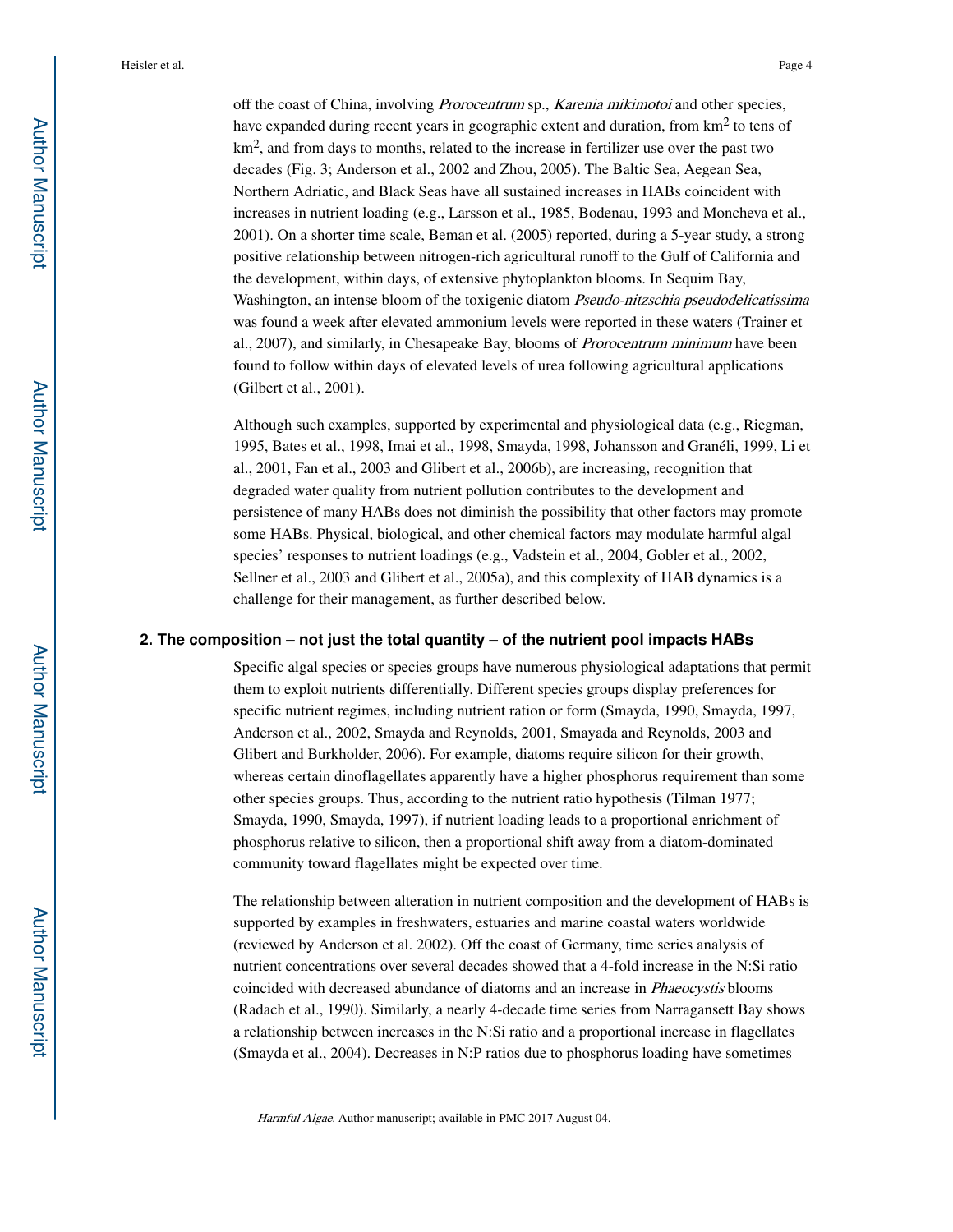been related to increased abundance of certain harmful dinoflagellate species. For example, in Tolo Harbor, Hong Kong, where phosphorus loading increased due to human population growth in the late 1980s, a shift from diatoms to dinoflagellates was observed, coincident with a decrease in the ambient N:P ratio from ca. 20:1 to <10:1 (Hodgkiss and Ho, 1997 and Hodgkiss, 2001). On shorter time scales, in Tunisian aquaculture lagoons, blooms of toxic dinoflagellates have been shown to develop when the N:P ratio drops in autumn (Romdhane et al., 1998), and along the eastern seaboard of the US, outbreaks of the toxic dinoflagellates, Pfiesteria piscicida and P. shumwayae, have been associated with low N:P ratios from high phosphate loading by effluent spills from concentrated animal operations (Burkholder et al., 1997). Blooms of Karenia brevis on the western Florida shelf are also found in waters with lower dissolved inorganic N:P ratios than in water directly to the south with higher N:P ratios, where diatoms tend to be more prevalent (Fig. 4, Heil et al., 2007).

The impacts of varying nutrient composition on HAB proliferation, however, are in many cases more complicated than the examples. Some studies have shown, for example, that neither the quantity nor the ratio of inorganic nutrients alone can adequately explain sustained high biomass blooms of extended duration (e.g., Vargo et al., 2004). We now recognize that inorganic nutrients are not the only nutrients used by many HABs, and that many organic nutrients are bioavailable and dynamic in their composition (e.g., Seitzinger et al., 2002 and Berman and Bronk, 2003). Many HAB genera, including dinoflagellates, cyanobacteria, and pelagophytes (e.g., brown tides), can use organic (dissolved or particulate) forms of nutrients for some or all of their nitrogen, phosphorus and/or carbon demands (e.g., Paerl, 1988, Burkholder and Glasgow, 1997, Granéli et al., 1997, Granéli et al., 1999, Berg et al., 1997, Berg et al., 2002, Stoecker, 1999, Kudela and Cochlan, 2000, Berman, 2001, Glibert et al., 2001, Glibert et al., 2006a, Glibert et al., 2006b, Glibert et al., 2007, Lomas et al., 2001, Lomas et al., 2004, Mulholland et al., 2002, Mulholland et al 2004, Gobler et al., 2005, Glibert and Legrand, 2006, Kudela et al. 2008 and Cochlan et al., 2008).

Nutrient "packaging" can also be important. For example, many flagellate species, including various harmful dinoflagellates, are mixotrophic or heterotrophic phagotrophs, and consume predominantly particulate rather than dissolved nutrients (e.g., Nygaard and Tobiesen, 1993, Stoecker et al., 1999, Parrow and Burkholder, 2003, Jeong et al., 2005). Thus, the toxic, heterotrophic dinoflagellate Pfiesteria spp. can be indirectly stimulated by inorganic nutrient enrichment, mediated through an increase in the abundance of algal prey that may be directly stimulated by specific nutrient forms (Burkholder et al., 2001, Glibert et al., 2006a). Similarly, Karlodinium veneficum may be stimulated by the growth of cryptophytes which may be stimulated by its preferred nutrient forms (Adolf et al., this issue).

Furthermore, some cyanobacteria also have the ability to convert or "fix" gaseous nitrogen into ammonia, enabling them to succeed in nitrogen-depleted conditions if other environmental conditions permit their growth (Howarth et al., 1988). The dynamics of nitrogen fixation by the cyanobacterium Trichodesmium have been related to increases in dissolved organic nitrogen that is released from the cyanobacteria and which may be available for subsequent uptake by dinoflagellates (e.g. Capone et al., 1994, Glibert and Bronk, 1994, Glibert and O'Neil, 1999, Lenes et al., 2001, Mullholland et al., 2004). Thus,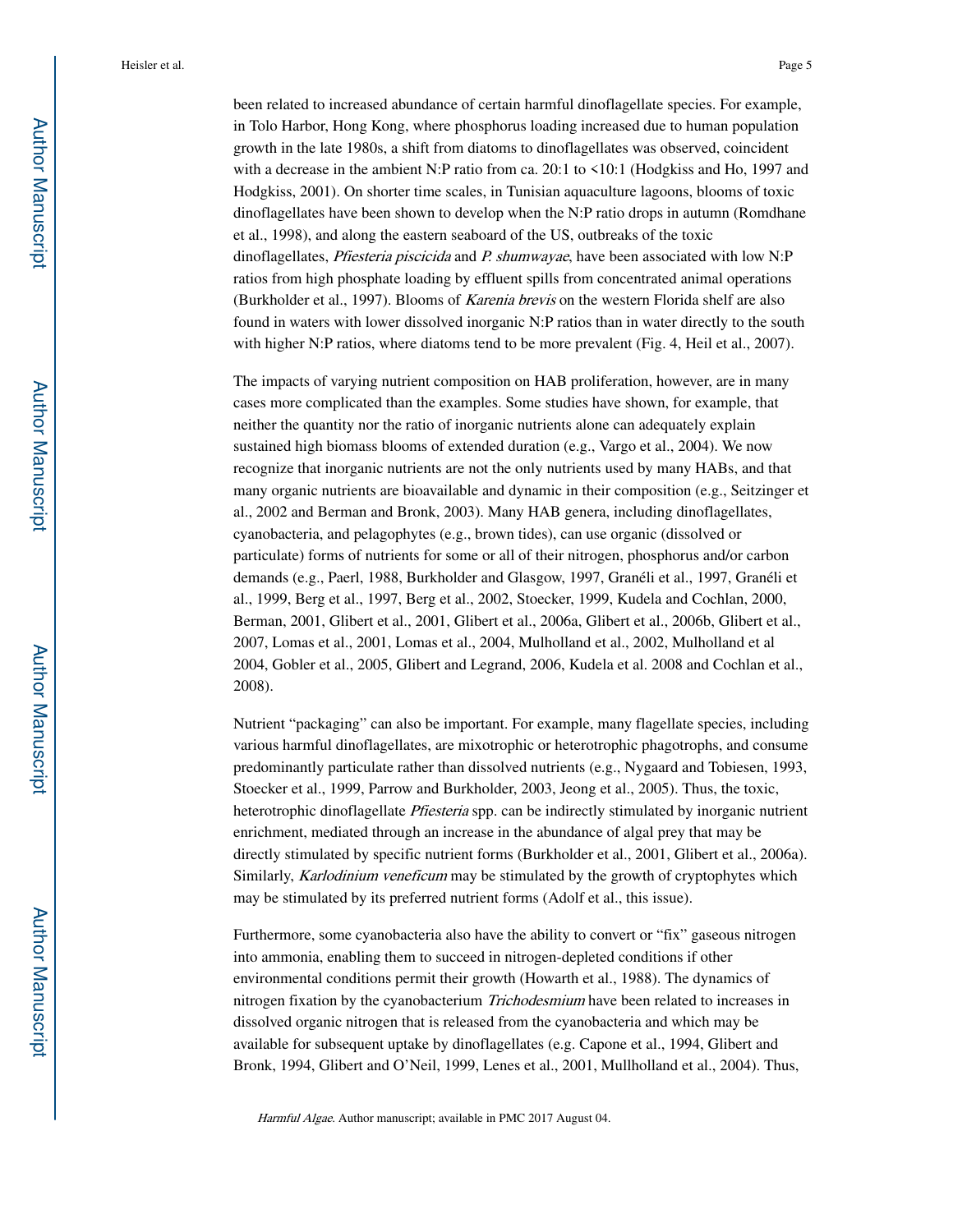Toxin production may also vary with nutrient form. For example, laboratory studies have revealed that the neurotoxin domoic acid (DA) production by the diatom *Pseudo-nitszchia* spp. can vary as a function of the nitrogen substrate being utilized for growth. For exponentially growing cultures of P. australis, nitrate and ammonium-grown cells produce equivalent amounts of dissolved and particulate DA, whereas DA production is enhanced in cultures growing solely on urea (Cochlan et al., 2005, Armstrong-Howard et al., 2007). However, for the smaller-celled species, P. cuspidata, the nitrate-grown cells are the most toxic (Auro, 2007).

In addition to macronutrients, micronutrients such as trace metals are essential for the growth of all phytoplankton and play critical roles in both photosynthesis and assimilation of essential macronutrients, and the toxicity of some HAB species (Sunda, 2006). For example, laboratory studies have shown that the toxigenic diatoms *Pseudo-nitszchia multiseries* and *P*. australis produce increasing amounts of DA as a function of iron or copper limitation (Rue and Bruland, 2001, Maldonado et al., 2002 and Wells et al., 2005). Additionally, it has been seen that DA production in these diatoms increases under high copper concentrations, presumably to detoxify copper (Maldonado et al., 2002, Ladizinsky, 2003 and Ladizinsky et al., 2005). Iron, besides being essential for phytoplankton growth and nitrogen assimilation, is also required for nitrogen fixation, and therefore the deposition of iron-rich dust in the Gulf of Mexico has been related to the strength of Trichodesmium blooms and, indirectly, to subsequent  $K$ . brevis blooms (e.g., Lenes et al., 2001).

In summary, nutrient preferences by different algal species groups are strongly supported by physiological evidence and by recognition of an array of adaptive mechanisms used by different species. The extent to which these adaptations are expressed depends on other environmental conditions at the time of nutrient supply, the types of nutrient supplied and other factors. The inability to apply a single criterion, such as the nutrient ratio, to an assessment of phytoplankton species dominance does not negate the utility of this approach; rather, it underscores the complexity of physiology of many HAB species and the interdependence of environmental factors in the outcome of any species succession (Glibert and Burkholder, 2006).

#### **3. High-biomass blooms must have exogenous nutrients to be sustained**

Algal proliferations, by definition, are due to increased *net* growth, and this must be accomplished either through increases in gross growth rate and/or through reductions in loss processes such as grazing (Harris, 1986). "New" nutrients from allochthonous sources can fuel biomass increases. While increased total algal biomass is often an obvious response to nutrient loading (see reviews in Cloern, 2001 and Anderson et al., 2002), the overall speciesspecific response will depend upon the physiology of the organisms present, environmental conditions, and the form of nutrient supplied, as described above. Clear dose-response relationships between nutrient loading and biomass response (typically termed a "phase I" eutrophication model sensu Cloern, 2001) are more common in lakes, however, than in estuarine and marine systems.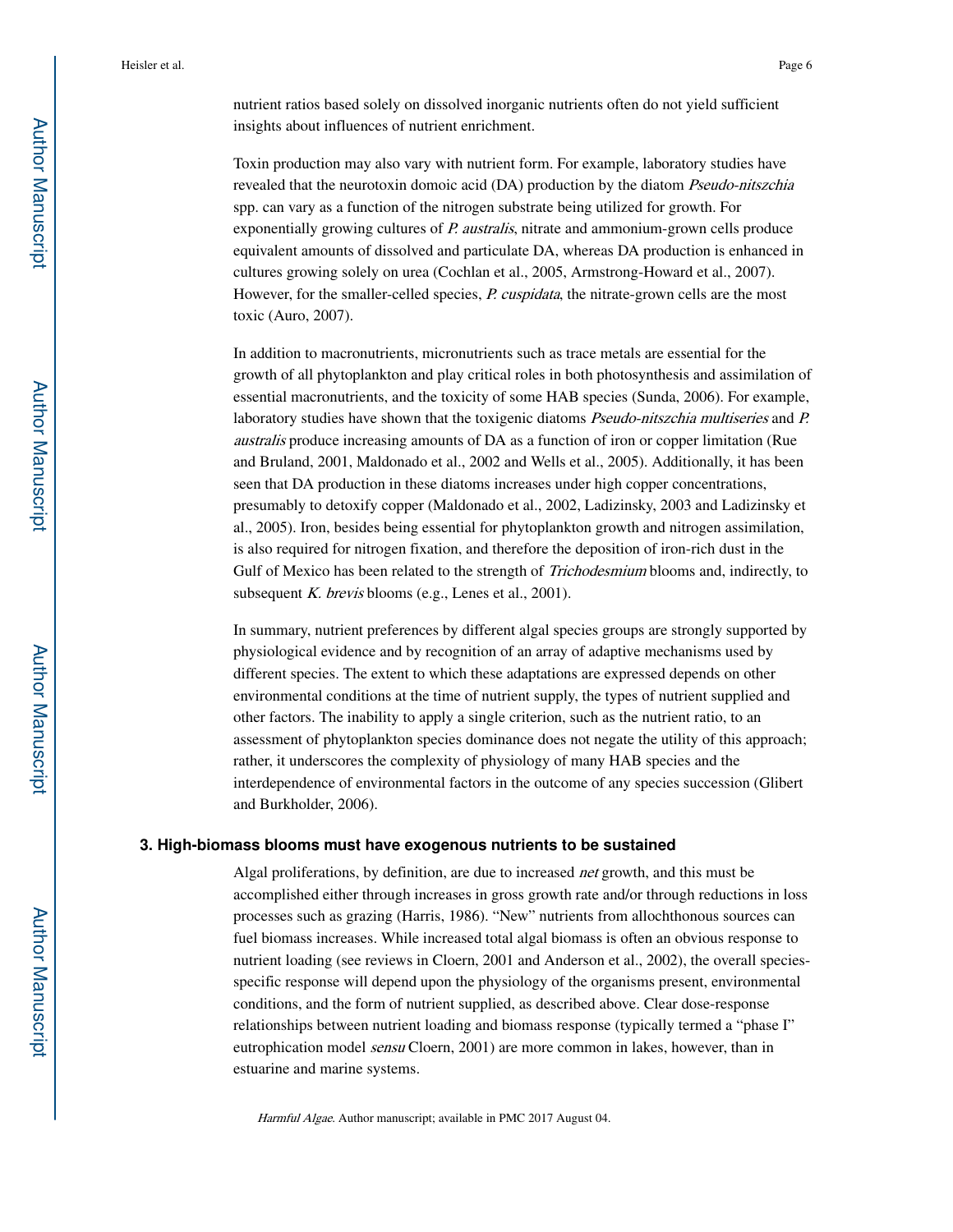The relationships between nutrient loading and algal proliferations are complicated by shifts in food webs, habitat changes, climate changes and other system alterations that affect the extent to which a given species may accumulate (typically termed a "phase II" model of eutrophication; Cloern, 2001). Increased nutrient enrichment can lead to a shift in plankton community composition, which in turn can afect predator–prey relationships, further altering the transfer of nutrients (e.g., Smayda, 1989, MacIntyre et al., 2004, Irigoien et al., 2005, Mitra and Flynn, 2006 and Sunda et al., 2006). Incoming nutrients may be regenerated, recycled, or removed in space and time from the set of conditions that would otherwise support blooms. These links are frequently difficult to establish.

Inside blooms, ambient concentrations of inorganic nutrient forms may be reduced or depleted due to algal incorporation of the nutrients into biomass (e.g., Vargo et al., 2004 and Springer et al., 2005), leading to relationships between nutrient concentration and chlorophyll (or other biomass indicator) that may, in fact, appear to follow a saturation response, a negative relationship, or no relationship at all. Thus, the critical term is the flux of nutrient, not the absolute concentration that may be supporting the blooms.

The most complex nutrient sources to understand and regulate are non-point source inputs such as runoff, groundwater and atmospheric deposition. The relationship between increased exogenous inputs and increased algal biomass is often clearer over long time periods. Nitrogen loading, for example, in the Chesapeake Bay, which increased more than 2.5-fold from the mid-1940s to the mid-1990s, has been correlated with long-term increases in total chlorophyll, in the frequency and abundance of blooms of HAB species such as P. minimum, and in resulting hypoxic volume (Hagy et al., 2004 and Kemp et al., 2005).

While exogenous nutrients are often necessary for high biomass blooms to be sustained, in some cases, blooms may be sustained on nutrients that are regenerated and recycled after an initial injection of new nutrients. Long-term sustained blooms, such as the bloom of Aureoumbra lagunensis evident in Laguna Madre for approximately 8 years in the 1990s, and the  $>20$  month bloom of K. brevis that was sustained off western Florida in 2005, appear to have been fueled by an initial injection of nutrients, and then sustained on regenerated nutrients. In the former case, intense rains after years of drought led to a sequence of blooms and ecosystem conditions suitable for Aureoumbra (e.g., Buskey et al., 2001), while in the latter case, a series of hurricanes in preceding months may also have altered both nutrient availability and other habitat considerations (Mallin and Corbett, 2006 and Neely et al., 2006). A third such example is that of the  $>18$  months bloom of *Synechococcus* in eastern Florida Bay that followed an injection of phosphorus from two apparent sources: high freshwater discharge from Hurricanes Katrina, Rita and Wilma that impacted south Florida in 2005, and a very high organic loading from a unique situation of road construction that required mulching of significant amounts of mangroves (Madden, in press). Consequently, chlorophyll concentrations rose and were sustained at levels roughly eightfold higher than pre-bloom levels, while an increase in phosphorus concentration was only observed during the initiation stages of the bloom and then declined. A final example comes from brown tides (Aureococcus anophagefferens) in US mid-Atlantic estuaries (Gobler et al., 2005). These blooms are often preceded by a 'pre-bloom' of other algal species that are stimulated by nitrogen from groundwater flow (Gobler and Sañudo-Wilhelmy, 2001). When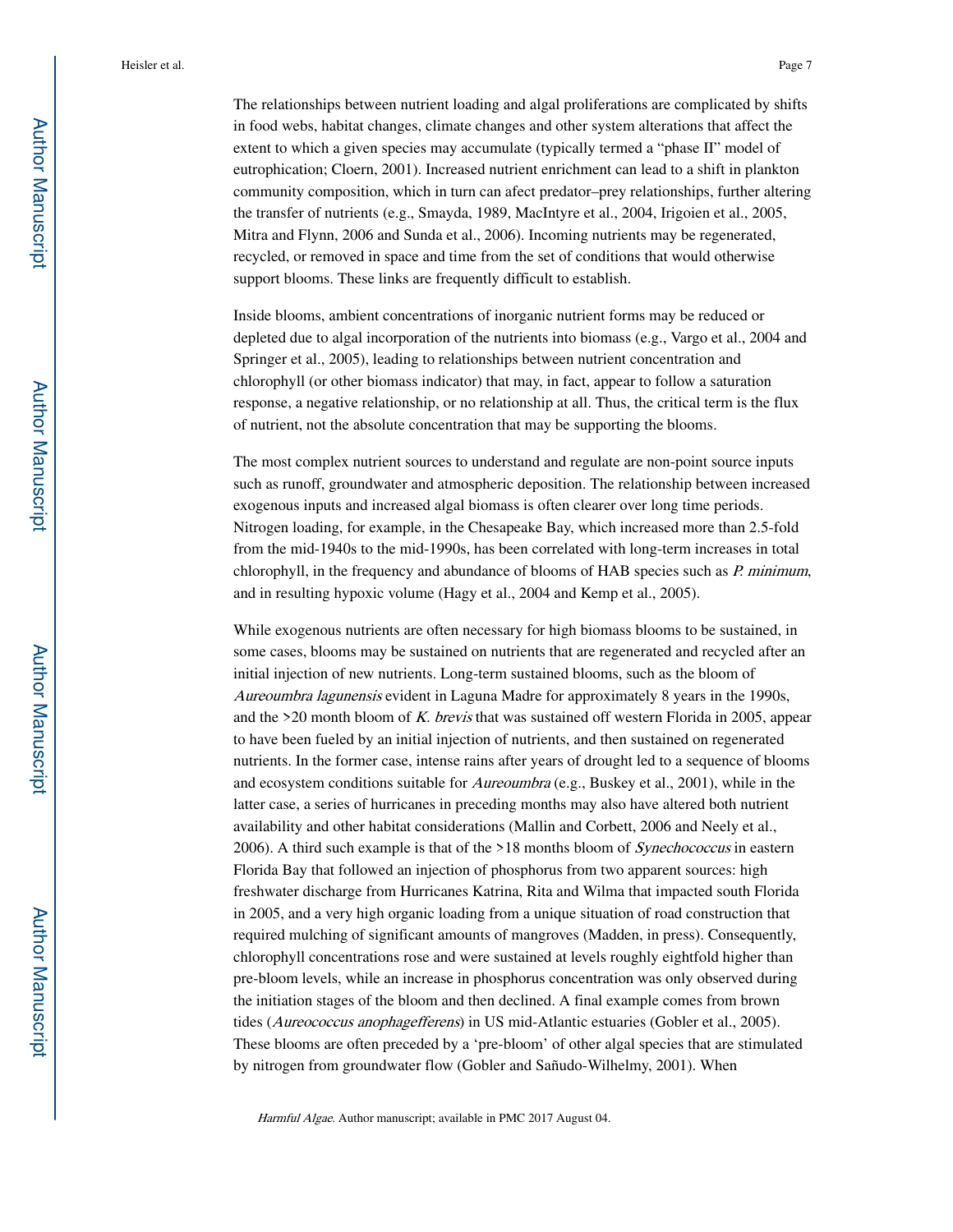groundwater flow diminishes during summer and the initial bloom is remineralized, organic nitrogen levels increase, and A. anophagefferens becomes the dominant alga. Thus, nutrients may continue to serve as fuel for blooms long after the initial nutrient loading occurs.

#### **4. Both chronic and episodic nutrient delivery promote HAB development**

As described in some of the previous examples, the response of harmful algal species to changes in nutrient enrichment is often a chronic effect, becoming increasingly apparent only after long time intervals are examined (e.g., Lam and Ho, 1989, Smayda, 1989, Riegman et al., 1993, Yung et al., 1997 and Marshall et al., 2005). Long-term, consistent monitoring records additionally can reveal relationships between harmful algal species composition and abundance versus other aspects of environmental change, such as climate variability or alterations in trophic control due to changes in dominant herbivorous species. Such long-term records are valuable in clarifying trends in nutrient loadings, and in identifying synergistic effects of changing climatic factors and nutrient enrichment (e.g., Smayda et al., 2004, Burkholder et al., 2006).

Episodic or "pulsed" nutrient inputs have also been related to outbreaks of harmful algal species on both small and large scales. Some of these, such as agricultural applications (timing and quantity), treated sewage discharge, and combined sewer outfalls, are amenable to management. As examples (reviewed in Harlin, 1993), in Boston Harbor, sea lettuce (Ulva) formed dense populations for many years near outfalls of poorly treated sewage. Along the intertidal area of the Baltic Sea, sewage inputs have been related to overgrowth of formerly dominant brown seaweeds (Fucus spp.) by opportunistic macroalgae. Episodic inputs resulting from storm events are, naturally, more difficult to manage.

Episodic storm events and climate variability affect the timing of freshwater flow, residence times, the magnitude and timing of nutrient pulses and resulting biotic responses (e.g., Miller et al., 2006, Burkholder et al., 2006, Mallin and Corbett, 2006 and Paerl et al., 2006). In coastal lagoons, where riverine input is not the dominant source of nutrient delivery, climate variability can alter the input of groundwater nutrients (e.g., LaRoche et al., 1997). Hurricane Isabel in 2003 caused a large phytoplankton bloom to develop in Chesapeake Bay within days (Miller et al., 2005). Further, extensive hypoxia occurred in the lagoonal Neuse River Estuary after Hurricanes Dennis and Floyd, whereas a storm that caused less flooding, Hurricane Fran, led to more concentrated pollutants, extensive anoxia and massive fish kills (Burkholder et al., 2006). In the Choptank River subestuary of Chesapeake Bay, annual spring blooms of P. minimum generally follow within days of spring agricultural application of nitrogen fertilizer and its runoff from episodic spring rains (Glibert et al., 2001).

In some cases anthropogenic nutrients may not directly stimulate HABs, but may become linked to their growth and abundance following biogeochemical processing or following the stimulation of other components of the food web on which they may depend.

On a seasonal scale in Chesapeake Bay, USA, nutrient input in the spring is delivered largely in the form of nitrate and rapidly assimilated by diatoms which bloom, then sink and decompose as nutrients become depleted. Subsequently during warmer summer months, nitrogen, largely as ammonium, is released via decomposition in sedimentary processes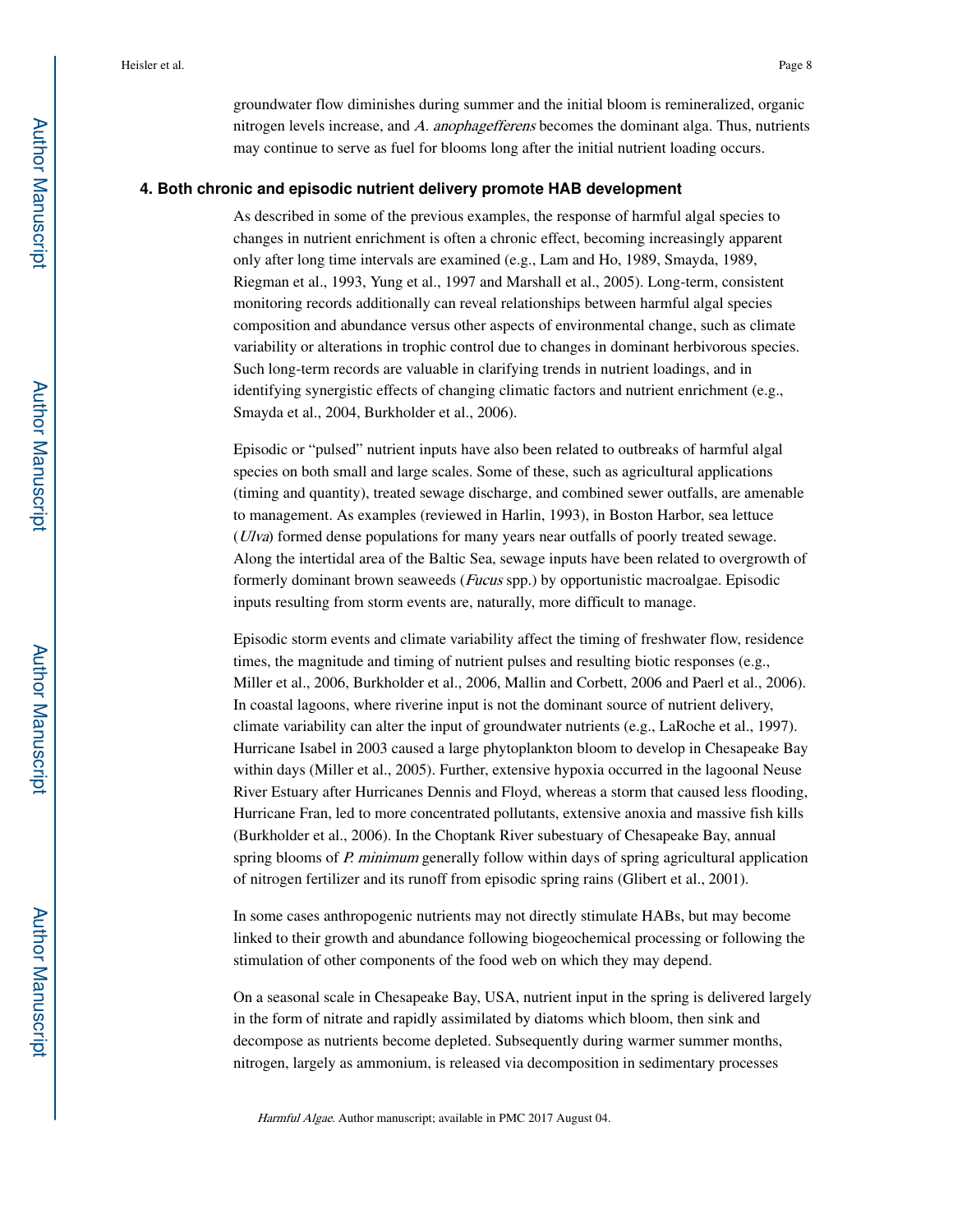which, in turn, supports an assemblage dominated by flagellates including potentially harmful dinoflagellates (Glibert et al., 1995, Malone et al., 1996 and Kemp et al., 2005).

It is thus important in our interpretation of the relationships between nutrients and HAB occurrences that we move away from simplistic inorganic nutrient-dose-yield models and begin to incorporate nutrient loading parameters which encompass the increasing array of nutrient forms that are now recognized to be important. Furthermore, interpretations of nutrient effects on HABs as well as models that parameterize these relationships, need to incorporate indirect, time-lagged nutrient pathways, as well as the feedbacks and interactions of the effects of nutrient loads in ecosystems (Cloern, 2001).

## **5. Recently developed tools and techniques are already improving the detection of some HABs, and emerging technologies are rapidly advancing toward operational status for the prediction of HABs and their toxins**

Due to the unpredictability of most episodic events, sampling programs historically have not "captured" the initiation phases of blooms. However, new *in situ* monitoring tools are beginning to permit resolution of the antecedent conditions and the time course response to some episodic events. Improved molecular probes, some that can be incorporated into in situ microarrays, are allowing timely detection of cells. Molecular probes for individual HAB species and their toxins are now routinely applied for many species, making early detection possible (e.g., Scholin and Anderson, 1998, Scholin et al., 2003, Anderson et al., 2005a and Bowers et al., 2006). Optical sensors for Karenia species have been deployed on moorings and autonomous underwater vehicles (Schofield et al., 1999). In situ probes with telemetry for various key variables such as temperature, salinity, chlorophyll, turbidity, dissolved oxygen and pHs are also providing near-real time data for management applications (Glasgow et al., 2004 and Springer et al., 2005). A suite of over 50 such probes in the State of Maryland are allowing managers and the public alike to monitor trends in Chesapeake Bay and rapidly respond when conditions warrant (www.eyesonthebay.net). In situ nutrient sensors are also advancing, with capability developing for some organic forms of nutrients as well as inorganic forms, so that relationships between pulses in nutrient delivery and alterations in salinity due to rainfall, for example, are now possible to establish (Glibert et al., 2005b and Glibert et al., 2008).

In conjunction with the growing sophistication of tools, better citizen awareness and citizen monitoring can also be effective in capturing blooms or blooms conditions. Throughout the US and in many parts of the world, fishermen collect samples for cell and nutrient analyses, and local citizen groups and indigenous people participate in routine monitoring (e.g., Scaefer et al., 2004, Trainer and Suddleson, 2005, Whereat and Farestad, 2005 and Granéli and Esplund, 2006).

Modeling is a rapidly developing tool advancing toward prediction of many HAB species and occurrences (e.g., Flynn, 2002, McGillicuddy et al., 2005 and Hood et al., 2006), although for most estuarine and coastal HABs, prediction has not yet been attained (see, e.g., Franks, 1997, Cembella, 1998 and Flynn, 2005). There are two general types of HAB models that are useful for management applications. The first is the development of models that predict "general likelihood of occurrence" of HAB species, whereas the second is the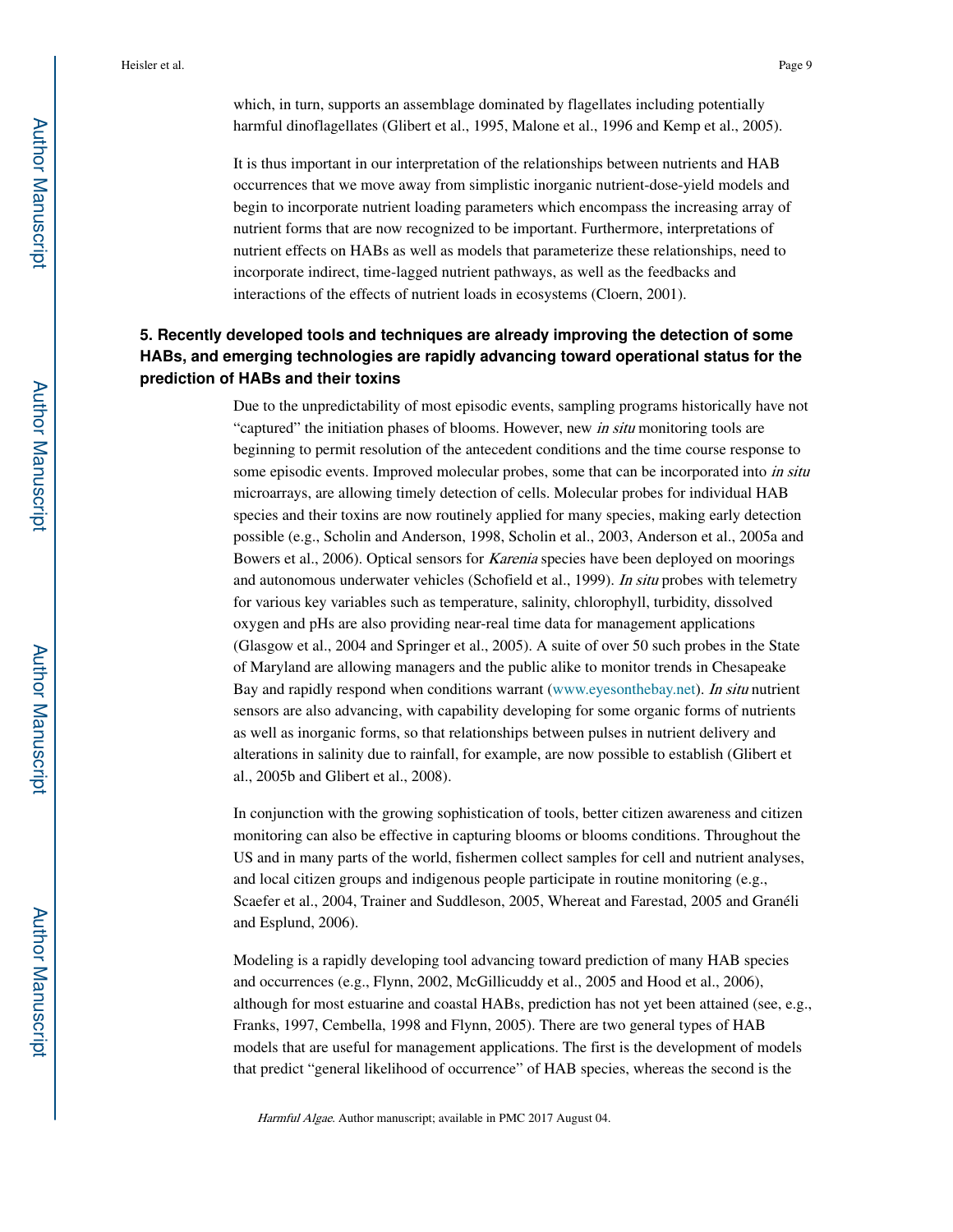development of models that include "explicit" predictions of HAB occurrence in time or space. The former is useful for management in application of long-term actions to reduce the likelihood of future occurrences, i.e. prevention. The latter requires more refinement to understand the physics, biology and chemistry of the environment, but it can be of more value at the local community level. Models of a range of types are useful in predicting general likelihood of occurrence, from simple regression models that may yield correlation (without necessarily a biological foundation for cause and effect) and conceptual models that are useful in communicating general patterns (e.g., Smayda and Reynolds, 2001 and Smayda and Reynolds, 2003). In advancing toward more explicit predictions, mechanistic models that describe the physical, chemical and biological interactions are required. Spatially explicit models linked to hydrodynamic models are yielding some success in retrospectively tracking some species, such as for *Alexandrium* spp. in the Gulf of Maine and *K. brevis* in the Gulf of Mexico (McGillicuddy et al., 2005, Walsh et al., 2006). Multi-parameter physiological models that incorporate various organismal life stages and trophic interactions are also beginning to be developed (J. Anderson et al., 2003; D. Anderson et al., 2005b and Hood et al., 2006).

The development of explicit, reliable model predictions still needed for most HABs will require significant data on the species of interest as well as the environmental conditions (Flynn, 2002 and Flynn, 2005). Thus, for some species, "general likelihood" predictions are viable now and can be useful in guiding long-term management decisions with respect to nutrients. Furthermore, several types of real-time and near-real-time monitoring systems, coupled with conceptual, statistical, or mechanistic models, are also available now to assist in detecting and predicting some HABs in time and space. Now-cast models are being developed in the Chesapeake, Bay, for example, of the likelihood for K. veneficum blooms based on a statistical habitat relationship of the HAB with salinity and temperature, and a hydrodynamic model (Ramers et al., 2003 and Tango et al., 2005). However, the prediction "window" for those species for which such mechanistic models are available is presently short, and considerable work will be needed to strengthen insights about the relationships between nutrient responses, physical dynamics, and climate change. Application of real-time monitoring of both environmental parameters and HABs species will continue to advance forecasting capabilities for these dynamic relationships.

## **6. Experimental studies are critical to further understanding about the role of nutrients on HAB expression, and will strengthen prediction and mitigation of HABs**

Many physiological adaptations to nutrients are best examined under controlled laboratory conditions. For example, assessments of specific relationships that are required in models (such as parameters of nutrient uptake and growth kinetics) are better resolved under laboratory conditions where a culture of known physiological state can be established and where environmental conditions can be rigorously set (e.g., Lomas et al., 1996, Fan et al., 2003, Glibert et al., 2006b, Herndon and Cochlan, 2007 and Cochlan et al., 2008). Laboratory culture studies of HAB species have been instrumental in resolving such species characteristics as life histories, toxigenesis, ecophysiological responses to specific nutrient forms, light and temperature regimes, and species-specific differences in rates of nutrient uptake and growth. As new insights are developed about various processes – for example,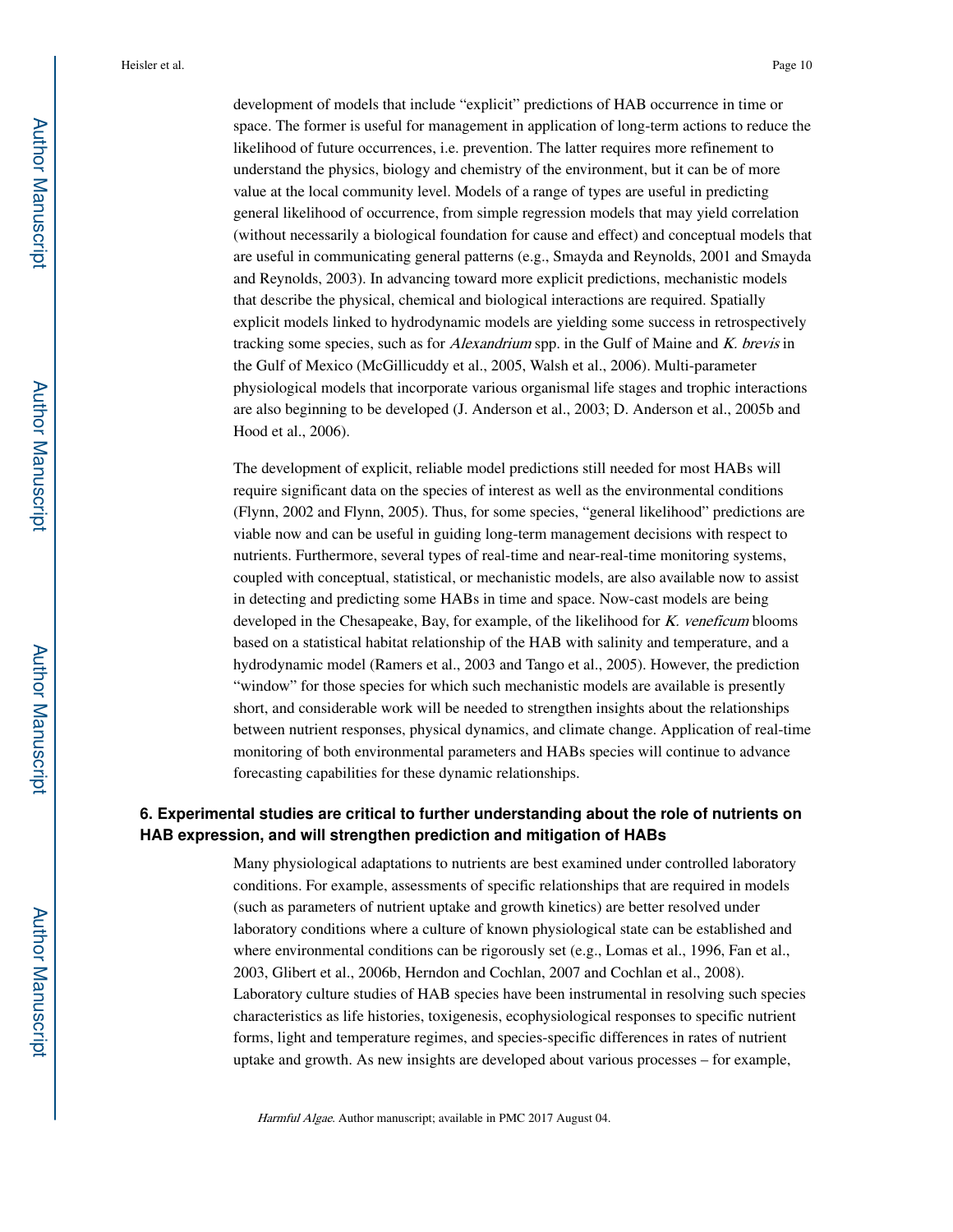the extent of osmotrophy or mixotrophy within a species – generalizations based upon older laboratory data may have to be revisited, cross-confirmed, or assessed anew.

A critical but often overlooked consideration regarding experimental work is that major characteristics of species maintained in culture for extended periods (months to years) significantly change over time under (highly artificial) enclosed conditions. Over time in culture, highly toxic strains have lost their ability to make toxin; strains also have changed in polyploidy, expression of life history stages, and responses to environmental conditions such as salinity and nutrient regimes (reviewed in Wood and Leatham, 1992 and Burkholder and Glibert, 2006). *Pfiesteria* spp., for example, have been shown to lose their toxicity when switched from a media that includes live to one with algal prey (Burkholder et al., 2001). Toxin production in a strain of Alexandium lusitanicum was also shown to loose toxicity after many years in culture, and although the exact reasons could not be ascertained, genetic mutations or prolonged use of antibiotics may have been the cause (Martins et al., 2004).

Many species have shown strain differences unrelated to extended period in culture. For example, Strom and Bright (2003) observed that strains of the haptophyte *Emiliania huxleyii* varied in their response to different forms of nitrogen. Whereas all four strains tested grew on nitrate and ammonium, three of the four could grow on organic nitrogen sources, while the fourth could not. The strains also showed distinct responses to various forms of organic nitrogen. Thus, in conducting laboratory studies, the history of the culture should be carefully considered (e.g., location of isolation and duration in culture). It is also important to compare multiple strains of the same species to assess whether the characteristic of concern is strain-specific, and generalizations at the species level (or higher) based upon one to a few strains should be avoided (Burkholder and Glibert, 2006, Burkholder et al., 2001 and Burkholder et al., 2005).

Experiments should continue to build upon the knowledge gained from unialgal culture studies to assessment of more complex systems with multiple species, from microcosms to mesocosms, and from laboratory studies to field trials. Mesocosm studies and field experiments, if carefully designed and controlled, can enable *in situ* assessment of processes of trophodynamics and community interactions with individual species (e.g., Stoecker and Gustafson, 2002), and the importance of environmental fluctuations in light, temperature, and community-level responses to nutrient enrichment. Such approaches have significantly advanced understanding of nutrient limitation. As examples, the classic whole-lake studies undertaken decades ago in Canada yielded tremendous insights about phosphorus limitation in freshwater systems (Schindler, 1987 and Schindler, 2006). Analogously, much was learned about the regulation of marine phytoplankton production by iron in the multiple in situ iron enrichment experiments conducted in the high-nutrient-low-chlorophyll (HNLC) regions of the world (reviewed by de Baar et al., 2005). Smaller-scale mesocosms also have helped to resolve nutrient preferences by the harmful brown tide species, A. anophagefferens (Kana et al., 2004) and the effects of trophic structure on top-down regulation of phytoplankton biomass (Glibert, 1998, Granéli and Turner, 2002, Buskey et al., 2003 and Vadstein et al., 2004).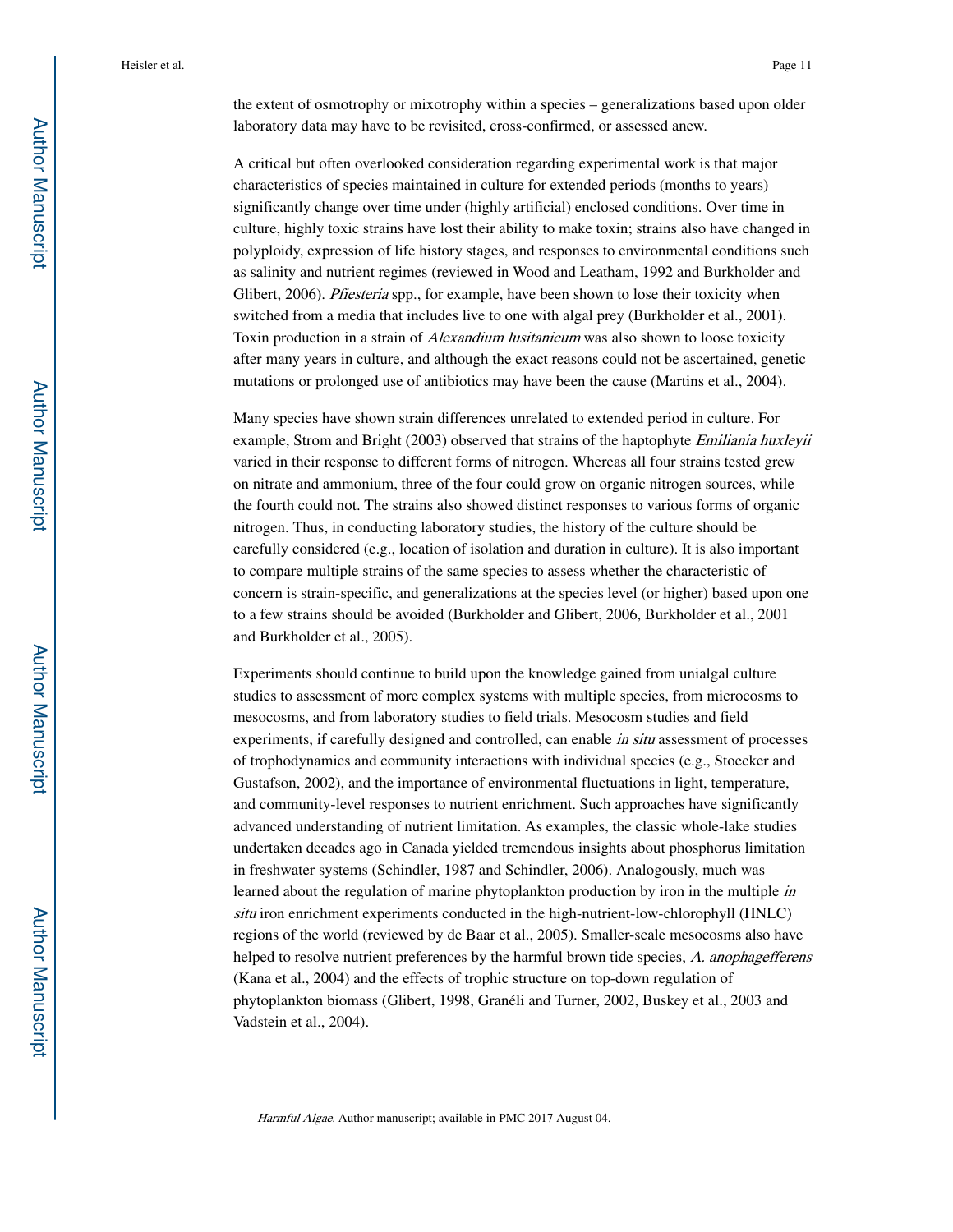As model sophistication and insights continue to develop about the dynamic regulation of adaptive characteristics of individual species, there will be a ongoing need to experimentally document specific processes under controlled conditions with clonal algal isolates, both as individual species (±bacteria, e.g., Bates et al., 1995 and Burkholder et al., 2005) and as mixes of species in an increasingly complex but controlled environment (e.g., Flynn, 2002). Based upon the major insights gained from previous experiments, the data from such controlled conditions will surely strengthen scientists' abilities to predict and mitigate HABs.

## **7. Management of nutrient inputs to the watershed can lead to significant reductions in HABs**

There are now multiple examples demonstrating both total algal biomass and HAB occurrence decreases after reduction in nutrient input. One of the classic examples involving decreases in cyanobacterial blooms is that of the removal of sewage discharges from Lake Washington within metropolitan Seattle, Washington (Edmondson, 1970). This lake had sustained noxious cyanobacteria blooms from the 1920s through the 1960s because of raw sewage inputs. An elimination of sewage discharges to Lake Washington was imposed in 1968, and the cyanobacterial blooms declined. In a much larger system, Lake Erie, the green macroalga Cladophora had choked much of the west basin with massive growth until improved wastewater treatment and detergent phosphate bans in the early 1980s led to significant reduction in the nuisance blooms (Ashworth, 1986). Reduced nutrient loading similarly has promoted declines in estuarine and marine coastal HABs. Sewage discharges to Mumford Cove, a shallow estuary in Connecticut, were re-routed to another waterway in the late 1980s, and within 2 years massive nuisance blooms of the macroalga, Ulva lactuca, were eliminated (Harlin, 1993). In the Potomac River, a tributary of Chesapeake Bay, phosphate removal from sewage in the late 1970s was related to significant reductions in the frequency and intensity of Microcystis blooms that had been problematic in the previous decade (Jaworski, 1990). In the Seto Inland Sea in Japan between 1965 and 1976, the number of red tide outbreaks (high biomass blooms) increased sevenfold (Okaichi, 1997), in parallel with the increase in industrial production, but in 1973, Japanese authorities instituted the Seto Inland Sea Law to reduce loadings to half of the 1974 levels over a 3-year period. The number of red tides began to decrease in 1977, eventually falling to less than 30% of the peak frequency, which had been in excess of 300 blooms year−1(reviewed by Imai et al., 2006).

A more recent example appears to be that of the Long Island brown tides which, while so common in the early 1990s, were virtually absent from the Long Island embayments through the middle of the following decade (Fig. 5; Gobler et al., 2005). Although multiple factors have been suggested to be related to the decline in bloom intensity, the recent reductions in nitrogen levels in Peconic Estuary have been correlated with these declines (Nuzzi and Waters, 2004 and Gobler et al., 2005). Blooms of A. anophagefferens are generally reliant on organic sources of nitrogen for growth (Dzurica et al., 1989, Lomas et al., 1996, Berg et al., 1997, Berg et al., 2002, Mulholland et al., 2002 and Mulholland et al., 2004). In the Long Island embayments, the organic sources fueling these blooms are not thought to be a direct external nutrient source, but rather derive from the internal processing of other "new"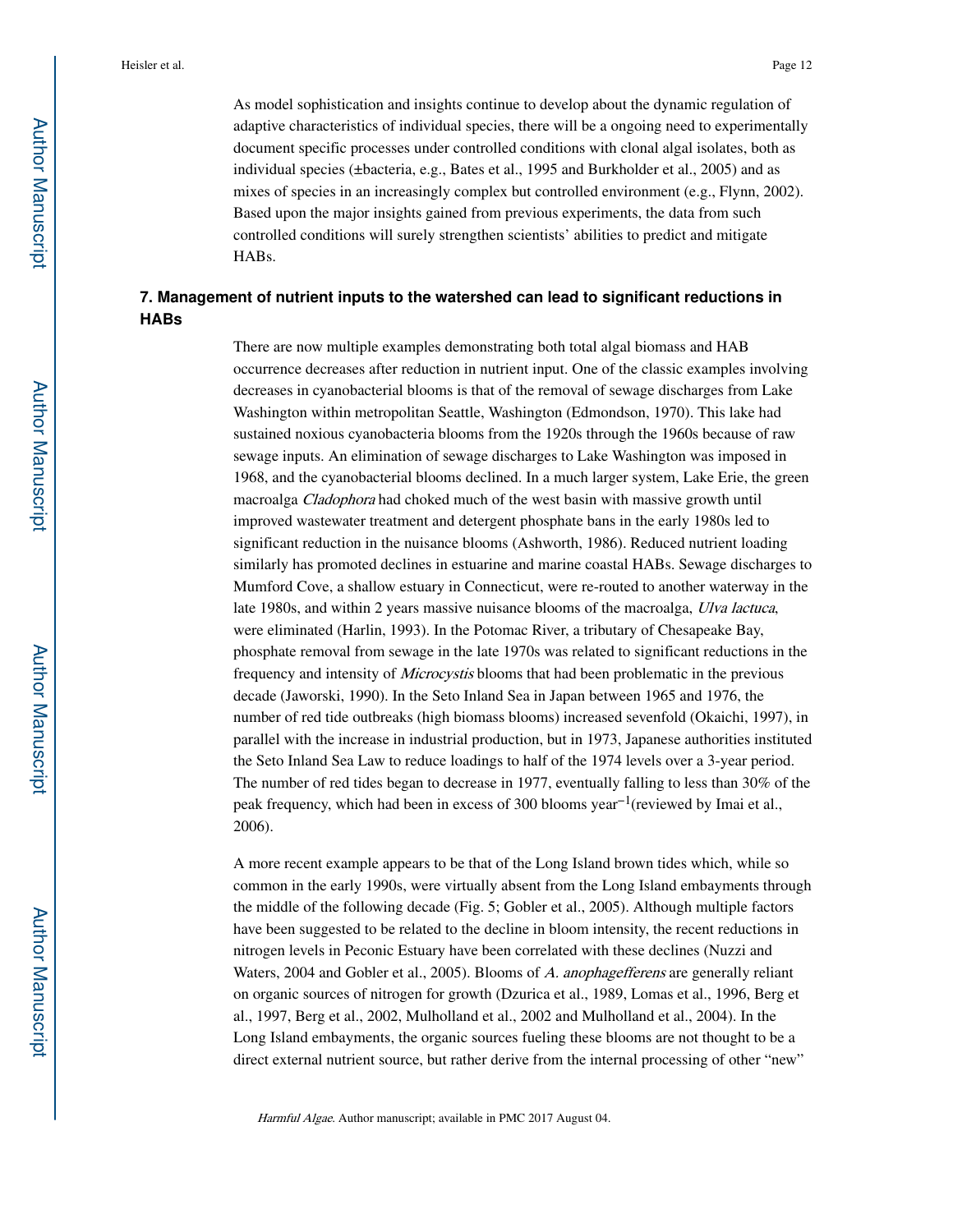nitrogen sources, including groundwater flow, which is elevated in nitrate. This nitrate delivery supports blooms of diatoms, as well as blooms of benthic microalgae which, as they begin to dissipate, can supply the necessary organic nitrogen for the brown tide (Gobler and Sañudo-Wilhelmy, 2001, MacIntyre et al., 2004 and Gobler et al., 2005). From 1995 to 2006, levels of DON declined substantially and brown tides were absent from the Peconic Bays during those years (Gobler et al., 2005). In sharp contrast, however, in Maryland embayments, where brown tide also blooms, organic nutrient concentrations have been increasing annually over the past decade, leading to more significant blooms each year over the decade from the mid-1990s to the mid-2000s (Trice et al., 2004 and Glibert et al., 2007).

Although these specific examples suggest that some successes may be possible in reducing incidences of HABs by reducing nutrient inputs, for many species these relationships may be complex. Long time scales may be involved, due to long-term storage of nutrient in sediments and alteration in the biogeochemistry of systems after years of nutrient loading (e.g., Kemp et al., 2005). Furthermore, for some systems, ecosystem dynamics may be permanently altered, and nutrient reduction strategies alone will not yield original ecosystem conditions. Eutrophication stressors such as loss of benthic habitat, development of hypoxia/ anoxia, and alterations in food webs (Cloern, 2001) require long time scales for restoration and may require changes at the landscape scale.

With increasing pressures on the coastal landscape, it must be underscored that prevention of large blooms through nutrient control is far preferable than attempts to eradicate HABs once they are established. It is, however, a significant challenge and extremely costly to enact such policy decisions on large-scale nutrient reductions, so there will continue to be pressure to develop bloom control strategies. Furthermore, different nutrient actions may be required for different types of HABs, and organic as well as inorganic nutrients must be considered. Effective management is an iterative process, involving adaptive management as new knowledge is gained, and must be sustained to be effective. Lastly, timely communication of results, to stakeholders and the public, is critical. Given projected increases in human population worldwide, eutrophication pressures and increased HAB occurrences will undoubtedly continue to increase in years to come.

### **Acknowledgments**

The "roundtable" discussion which forms the basis of this paper was funded by the US EPA. Meeting support was provided by Battelle. J. Hawkey assisted with logistics and graphics. PMG's time to prepare this manuscript was provided by grant NAO4NOS4780241 from NOAA MERHAB. This is contribution number 4120 from the University of Maryland Center for Environmental Science and MERHAB contribution number 58. [SS]

## **References**

- Adolf JE, Bachvaroff T, Place AR. Cryptophyte abundance drives blooms of mixotrophic harmful algae: A hypothesis based on Karlodinium veneficum as a model system. Harmful Algae. 2008 this issue.
- Anderson, DM. Toxic algal bloom and red tides: a global perspective. In: Okaichi, T.Anderson, DM., Nemoto, T., editors. Red Tides: Biology, Environmental Science and Technology. Elsevier; 1989. p. 11-16.
- Anderson DM, Glibert PM, Burkholder JM. Harmful algal blooms and eutrophication: Nutrient sources, composition and consequences. Estuaries. 2002; 25:562–584.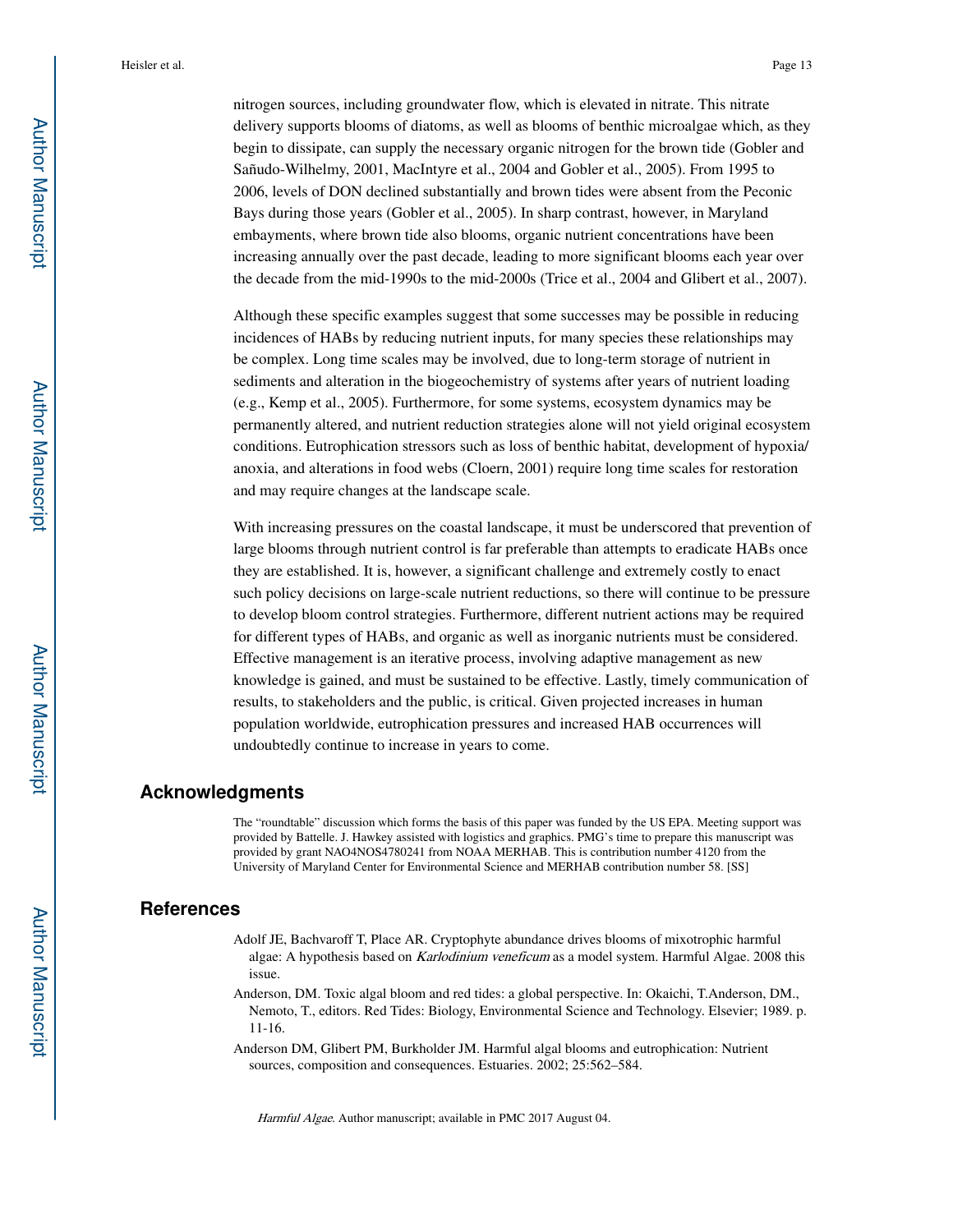- Anderson, DM., Kulis, DM., Keafer, BA., Gribble, KE., Marin, R., Scholin, CA. Deep-Sea Res II. 2005a. Idenitifcation and enumeration of Alexandrium spp from the Gulf of Maine using molecular probes; p. 2467-2490.
- Anderson DM, Stock CA, Keafer BA, Bronzino Nelson A, Thompson B, McGillicudy DJ, Keller M, Matria PA, Martin J. Alexandrium fundyense cyst dynamics in the Gulf of Maine. Deep-Sea Res II. 2005b; 52(19–21):2522–2542.
- Anderson JT, Hood RR, Zhang X. Quantification of Pfiesteria piscicida growth and encystment parameters using a numerical model. Mar Ecol Prog Ser. 2003; 246:105–113.
- Armstrong-Howard MD, Cochlan WP, Ladzinsky NL, Kudela RM. Nitrogenous preference of toxogenic Pseudo-nitzschia australis (Bacillariophyceae) from field and laboratory experiments. Harmful Algae. 2007; 6:206–217.
- Ashworth, W. The Late, Great Lakes. Collins Publishers; Toronto, Ontario: 1986. p. 274
- Bates SS, Douglas DJ, Doucette GJ, Leger C. Enhancement of domoic acid production by reintroducing bacteria to axenic cultures of the diatom *Pseudo-nitzschia multiseries*. Natural Toxins. 1995; 3:428–435. [PubMed: 8612005]
- Bates, SS., Garrison, DL., Horner, RL. Bloom dynamics and physiology of domoic-acid-producing Pseudo-nitzschia species. In: Anderson, DM.Cembella, AD., Hallegraeff, GM., editors. Physiological Ecology of Harmful Algal Blooms. Vol. G41. Springer-Verlag; Berlin: 1998. p. 267-131.NATO ASI Series
- Beman JM, Arrigo KR, Matson PA. Agricultural runoff fuels large phytoplankton blooms in vulnerable areas of the ocean. Nature. 2005; 434:211–214. [PubMed: 15758999]
- Berg GM, Glibert PM, Lomas MW, Burford M. Organic nitrogen uptake and growth by the chrysophyte Aureococcus anophagefferens during a brown tide event. Mar Biol. 1997; 129:377-387.
- Berg GM, Repeta DJ, LaRoche J. Dissolved organic nitrogen hydrolysis rates in axenic cultures of Aureococcus anophagefferens (Pelagophyceae): Comparison with heterotrophic bacteria. Appl Environ Microbiol. 2002; :401–404. DOI: 10.1128/AEM.68.1.401-404.2002 [PubMed: 11772651]
- Berman T. The role of DON and the effect of N:P ratios on occurrence of cyanobacterial blooms: Implications from the outgrowth of Aphanizomenon in Lake Kinneret. Limnol Oceanogr. 2001; 46:443–447.
- Berman T, Bronk DA. Dissolved organic nitrogen: a dynamic participant in aquatic ecosystems. Aquat Microb Ecol. 2003; 31:79–305.
- Bodenau, N. Microbial blooms in the Romanian area of the Black Sea and contemporary eutrophication conditions. In: Smayda, TJ., Shimizu, Y., editors. Toxic Phytoplankton Blooms in the Sea. Elsevier; Amsterdam: 1993. p. 203-209.
- Bowers HA, Trice TM, Magnien RE, Goshorn DM, Michael B, Schaefer EF, Rublee PA, Oldach DA. Detection of Pfiesteria spp. in surface sediments collected from Chesapeake Bay tributaries (Maryland). Harmful Algae. 2006; 5:342–351.
- Burkholder, JM. Cyanobacteria. In: Bitton, G., editor. Encyclopedia of Environmental Microbiology. Wiley Publishers; New York: 2002. p. 952-982.
- Burkholder JM, Dickey DA, Kinder C, Reed RE, Mallin MA, Melia G, McIver MR, Cahoon LB, Brownie C, Deamer N, Springer J, Glasgow H Jr, Toms D, Smith J. Comprehensive trend analysis of nutrients and related variables in a large eutrophic estuary: A decadal study of anthropogenic and climatic influences. Limnol Oceanogr. 2006; 51:463–487.
- Burkholder JM, Gordon AS, Moeller PD, Law JM, Coyne KJ, Lewitus AJ, Ramsdell JS, Marshall HG, Deamer NJ, Cary SC, Kempton JW, Morton SL, Rublee PA. Demonstration of toxicity to fish and to mammalian cells by Pfiesteria species: Comparison of assay methods and multiple strains. Proc Natl Acad Sci (USA). 2005; 102:3471–3476. [PubMed: 15728353]
- Burkholder JM, Glibert PM. Intraspecific variability: An important consideration in forming generalizations about toxigenic algal species. African J Mar Sci. 2006; 28:177–180.
- Burkholder JM, Glasgow HB. Pfiesteria piscicida and other Pfiesteria-like dinoflagellates: behavior, impacts and environmental controls. Limnol Oceanogr. 1997; 42:1052–1075.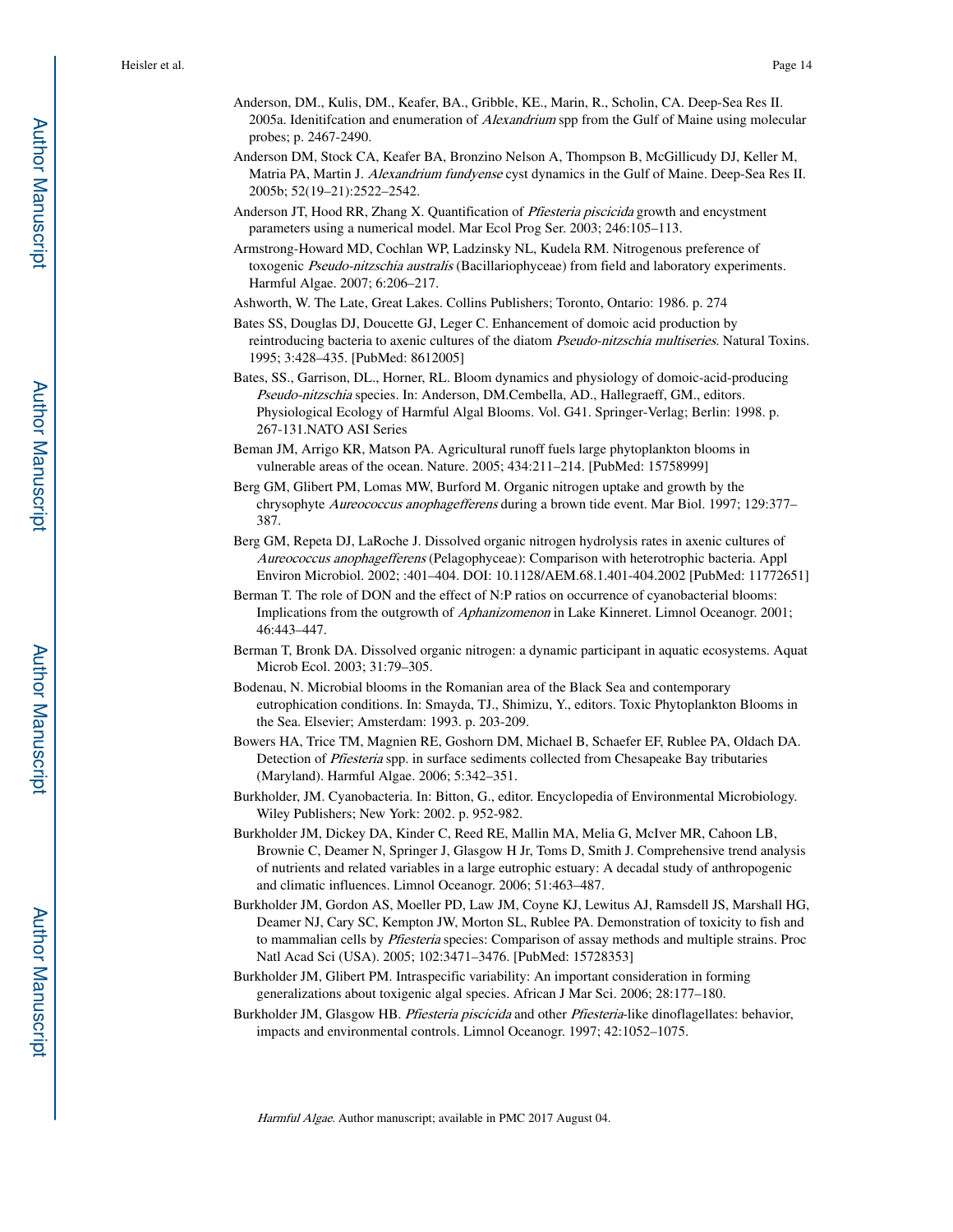- Burkholder JM, Glasgow HB Jr, Deamer-Melia NJ, Springer J, Parrow MW, Zhang C, Cancellieri P. Species of the toxic Pfiesteria complex, and the importance of functional type in data interpretations. Environ Health Perspect. 2001; 109:667–679. [PubMed: 11677174]
- Burkholder JM, Mallin MA, Glasgow HB Jr, Larsen LM, McIver MR, Shank GC, Deamer-Melia N, Briley DS, Springer J, Touchette BW, Hannon EK. Impacts to a coastal river and estuary from rupture of a large swine waste holding lagoon. J Env Qual. 1997; 26:1451–1466.
- Buskey EJ, Liu H, Collumb C, Bersano JGF. The decline and recovery of a persistent Texas brown tide algal bloom in the laguna Madre (Texas, USA). Estuaries. 2001; 24:337–346.
- Bodenau, N. Microbial blooms in the Romanian area of the Black Sea and contemporary eutrophication conditions. In: Smayda, TJ., Shimizu, Y., editors. Toxic Phytoplankton Blooms in the Sea. Elsevier; New York: 1993. p. 203-209.
- Capone DG, Ferrier MD, Carpenter EJ. Amino acid cycling in colonies of the planktonic marine cynaobacterium Trichodesmium theibautii. Appl Envir Microbiol. 1994; 60:3989–3995.
- Cembella, AD. Ecophysiological processes and mechanisms: towards common paradigms for harmful algal blooms. In: Anderson, DM.Cembella, AD., Hallegraeff, GM., editors. Physiological Ecology of Harmful Algal Blooms. Springer; Berlin Heidelberg, New York: 1998. p. 381-403.NATO ASI Series 41
- Cloern JE. Our evolving conceptual model of the coastal eutrophication problem. Mar Ecol Prog Ser. 2001; 210:223–253.
- de Baar HJW, Boyd PW, Coale KH, Landry MR, Tsuda A, Assmy P, Bakker DCE, Bozee Y, Barber RT, Brzezinski MA, Buesseler KO, Boyé M, Croot PL, Gervais F, Gorbunov MY, Harrison PJ, Hiscock WT, Laan P, Lancelot C, Law CS, Levasseur M, Marchetti A, Millero FJ, Nishioka J, Nojiri Y, van Oijen T, Riebesell U, Rijkenberg MJA, Saito H, Takeda S, Timmermans KR, Veldhuis MJW, Waite AM, Wong C-S. Synthesis of iron fertilization experiments: from the Iron Age in the Age of Enlightenment. J Geophys Res. 2005; 110:C09S16.doi: 10.1029/2004JC002601
- Dzurica, S., Lee, C., Cosper, EM., Carpenter, EJ. Role of environmental variables, specifically organic compounds and micronutrients, in the growth of the chrysophyte Aureococcus anophagefferens, the "brown tide" microalga. In: Cosper, EM.Bricelj, VM., Carpenter, EJ., editors. Novel Phytoplankton Blooms. Springer-Verlag; New York: 1989. p. 511-541.Coastal and Estuarine Studies No 35
- Edmondson WT. Phosphorus, nitrogen and algae in Lake Washington after diversion of sewage. Science. 1970; 169:690–691. [PubMed: 5429903]
- Fan C, Glibert PM, Burkholder JM. Characterization of the nitrogen uptake kinetics of *Prorocentrum* minimum in natural blooms and laboratory cultures. Harmful Algae. 2003; 2:283–299.
- Flynn KJ. Modeling marine phytoplankton growth under eutrophic conditions. J Sea Res. 2002; 54:92– 103.
- Flynn KJ. Castles built on sand: Dysfunctional plankton models and the failure of the biologymodeling interface. J Plank Res. 2005; 27:1205–1210.
- Franks PJS. Models of harmful algal blooms. Limnol Oceanogr. 1997; 42:1273–1282.
- Glibert, P., Pitcher, G., editors. GEOHAB, Global Ecology and Oceanography of Harmful Algal Blooms Programme. Science Plan. SCOR and IOC; Baltimore, MD, and Paris, France: 2001.
- Glibert, P., editor. GEOHAB, Global Ecology and Oceanography of Harmful Algal Blooms Programme. HABs in Eutrophic Systems. IOC and SCOR; Paris and Baltimore: 2006. p. 74
- Glasgow HB Jr, Burkholder JM, Reed RE, Lewitus AJ, Kleinman JE. Real-time remote monitoring of water quality: a review of current applications, and advancements in sensor, telemetry, and computing technologies. J Exp Mar Biol Ecol. 2004; 300:409–448.
- Glibert PM, Anderson DA, Gentien P, Granéli E, Sellner KG. The global, complex phenomena of harmful algal blooms. Oceanography. 2005a; 18(2):136–147.
- Glibert PM, Bronk DA. Release of dissolved organic nitrogen by the marine diazotrophic cyanobacterium. Trichodesmium spp Appl Envir Microbiol. 1994; 60:3996–4000.
- Glibert, PM., Burkholder, JM. The complex relationships between increasing fertilization of the Earth, coastal eutrophication, and HAB proliferation. In: Granéli, E., Turner, J., editors. The Ecology of Harmful Algae. Springer-Verlag; New York: 2006. p. 341-354.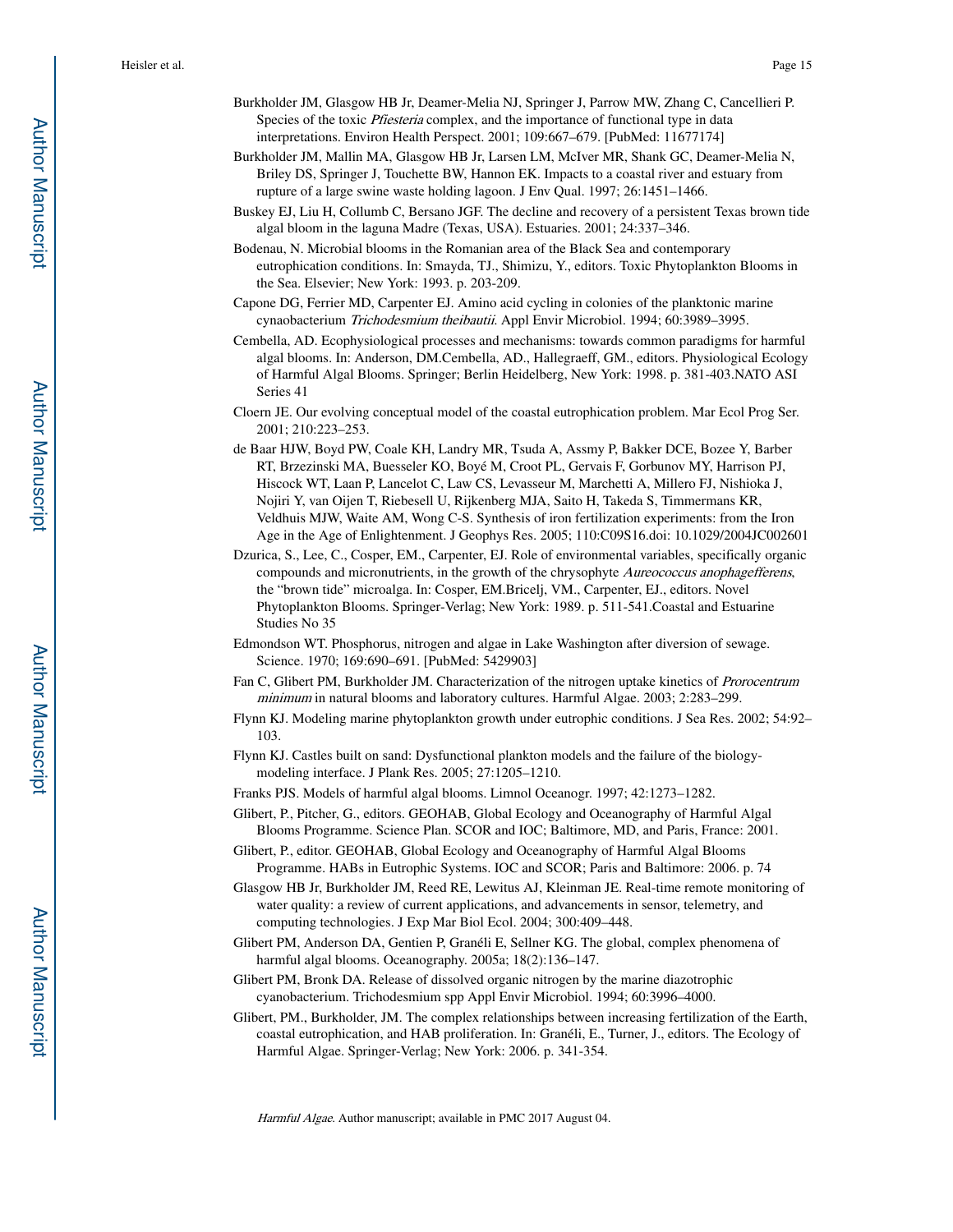- Glibert PM, Burkholder JM, Parrow MW, Lewitus AJ, Gustafson DE. Direct uptake of nitrogen by Pfiesteria piscicida and Pfiesteria shumwayae, and nitrogen nutritional preferences. Harmful Algae. 2006b; 5:380–394.
- Glibert PM, Conley DJ, Fisher TR, Harding LW Jr, Malone TC. Dynamics of the 1990 winter/spring bloom in Chesapeake Bay. Mar Ecol Prog Ser. 1995; 122:22–43.
- Glibert PM, Harrison J, Heil C, Seitzinger S. Escalating worldwide use of urea a global change contributing to coastal eutrophication. Biogeochemistry. 2006a; 77:441–463.
- Glibert PM, Kelly V, Alexander J, Codispoti LA, Boicourt WC, Trice TM, Michael B, Wazniak C. In situ nutrient monitoring- A tool for capturing ephemeral nutrient pulses. Harmful Algae. 2008 this volume.
- Glibert, PM., Legrand, C. The diverse nutrient strategies of HABs: Focus on osmotrophy. In: Granéli, E., Turner, J., editors. Ecology of Harmful Algae. Springer; 2006. p. 163-176.
- Glibert PM, Magnien R, Lomas MW, Alexander J, Fan C, Haramoto E, Trice TM, Kana TM. Harmful algal blooms in the Chesapeake and Coastal Bays of Maryland, USA: Comparisons of 1997, 1998, and 1999 events. Estuaries. 2001; 24:875–883.
- Glibert, PM., O'Neil, J. Dissolved organic nitrogen release and amino acid oxidase activity by Trichodesmium spp. In: Charpy, L., Larkum, AWD., editors. Marine Cyanobacteria. Monaco Musée Océanographique, Bulletin de l'Institut Océanographique; Monaco: 1999. p. 265-272.
- Glibert PM, Seitzinger S, Heil CA, Burkholder JM, Parrow MW, Codispoti LA, Kelly V. The role of eutrophication in the global proliferation of harmful algal blooms: new perspectives and new approaches. Oceanography. 2005b; 18(2):198–209.
- Glibert PM, Wazniak CE, Hall M, Sturgis B. Seasonal and interannual trends in nitrogen and brown tide in Maryland's Coastal Bays. Ecol Appl. 2007; 17(5):S79–S87.
- Gobler CJ, Lonsdale DJ, Boyer GL. A synthesis and review of causes and impact of harmful brown tide blooms caused by the alga, Aureococcus anophagefferens. Estuaries. 2005; 28:726–749.
- Granéli E, Anderson DM, Carlsson P, Maestrini SY. Light and dark carbon uptake by Dinophysis species in comparison to other photosynthetic and heterotrophic dinoflagellates. Aquat Microb Ecol. 1997; 13:177–186.
- Granéli E, Carlsson P, Legrand C. The role of C, N and P in dissolved and particulate matter as a nutritional source for phytoplankton growth, including toxic species. Aquat Ecol. 1999; 33:17–27.
- Granéli, E., Esplund, C. Minimizing economical losses with "real-time" HAB surveillance. 12th International Conference on Harmful Algae; Copenhagen, Denmark. September 2006; 2006. abstract only
- Hagy JD, Voynton WR, Keefe CW, Wood KV. Hypoxia in Chesapeake Bay, 1950–2001: long-term change in relation to nutrient loading and river flow. Estuaries. 2004; 27:634–658.
- Hallegraeff GM. A review of harmful algal blooms and their apparent global increase. Phycologia. 1993; 32:79–99.
- Harlin, MM. Changes in major plant groups following nutrient enrichment. In: McComb, J., editor. Eutrophic Shallow Estuaries and Lagoons. CRC Press, Inc; Boca Raton: 1993. p. 173-187.
- Harris, G. Phytoplankton ecology: Structure, function, and fluctuation. Chapman and Hall; 1986.
- Ramsdell, J.Anderson, D., Glibert, P., editors. HARRNESS, Harmful Algal Research and Response: A National Environmental Science Strategy. Ecological Society of America; Washington DC: 2005.
- Heil CA, Revilla M, Glibert PM, Murasko S. Nutrient quality drives phytoplankton community composition on the West Florida Shelf. Limnol Oceanogr. 2007; 52:1067–1078.
- Hodgkiss, IJ. The N:P ratio revisited. In: Ho, KC., Wang, ZD., editors. Prevention and Management of Harmful Algal Blooms in the South China Sea. School of Science and Technology, the Open University of Hong Kong; 2001.
- Hodgkiss IJ, Ho KC. Are changes in N:P ratios in coastal waters the key to increased red tide blooms? Hydrobiologia. 1997; 852:141–147.
- Hood RR, Zhang X, Glibert PM, Roman MR, Stoecker DK. Modeling the influence of nutrients, turbulence and grazing on Pfiesteria population dynamics. Harmful Algae. 2006; 5:459–479.
- Howarth RW, Marino R, Lane J, Cole JJ. Nitrogen fixation in freshwater, estuarine, and marine ecosystems. I. Rates and importance. Limnol Oceanogr. 1988; 33:669–687.

**Author Manuscript**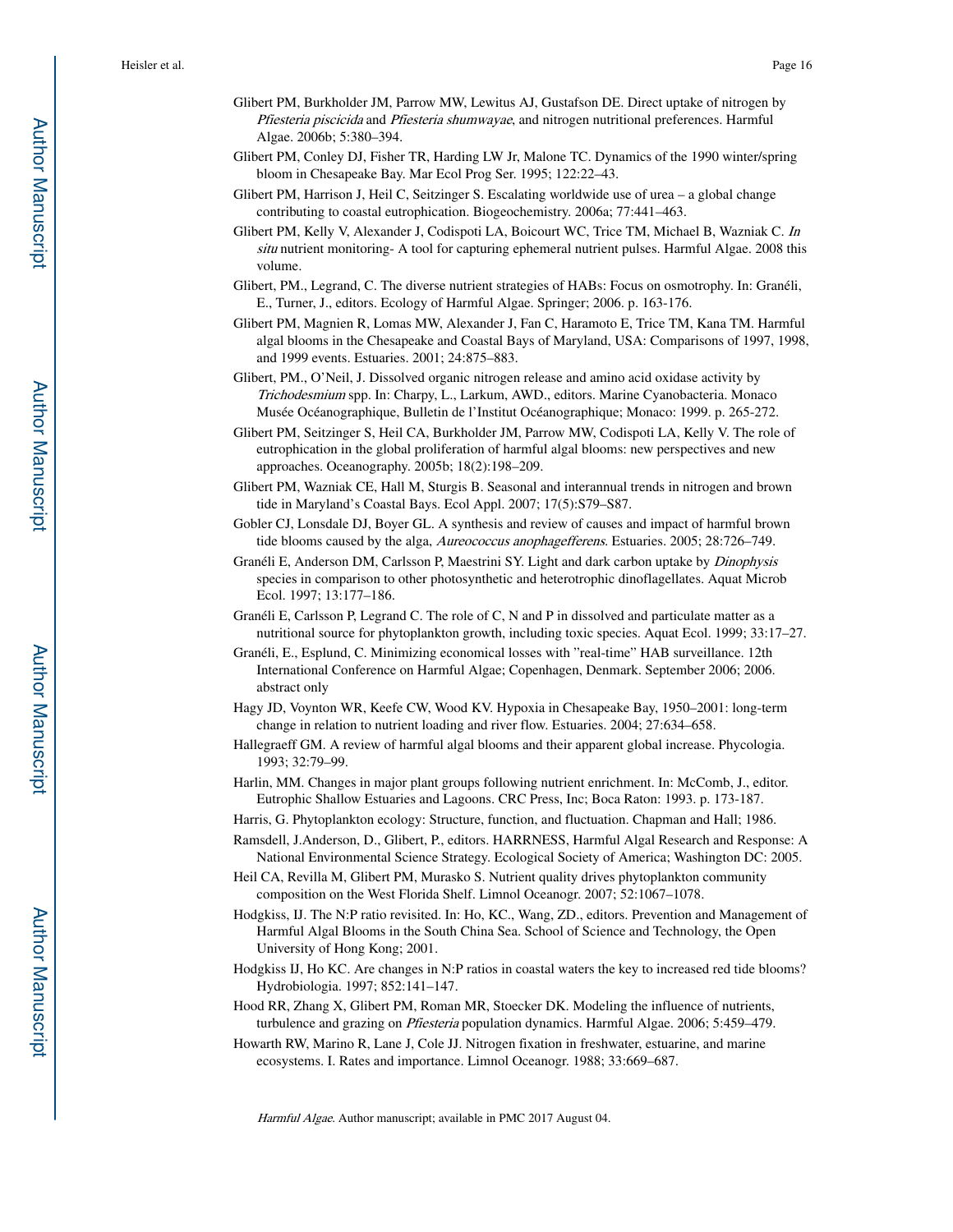- Imai, I., Yamaguchi, M., Watanabe, M. Ecophysiology, life cycle, and bloom dynamics of Chattonella in the Seto Inland Sea, Japan. In: Anderson, DM.Cembella, AD., Hallegraeff, GM., editors. Physiological Ecology of Harmful Phytoplankton Blooms. Springer-Verlag; Berlin: 1998. p. 95-112.
- Irigoien X, Flynn KJ, Harris R. Phytoplankton blooms: a "loophole" in microzooplankton grazing impact? J Plank Res. 2005; 27:313–321.
- Kana TM, Lomas MW, MacIntyre HL, Cornwell JC, Gobler CJ. Stimulation of the brown tide organism, Aureococcus anophagefferens, by selective nutrient additions to in situ mesocosms. Harmful Algae. 2004; 3:377–388.
- Kemp WM, Boynton WR, Adolf JE, Boesch DF, Boicourt WC, Brush G, Cornwell JC, Fisher TR, Glibert PM, Hagy JD, Harding LW, Houde ED, Kimmel DG, Miller WD, Newell RIE, Roman MR, Smith EM, Stevenson JC. Eutrophication in Chesapeake Bay: Historical trends and ecological interactions. Mar Ecol Prog Ser. 2005; 303:1–29.
- Kudela RM, Cochlan W. Nitrogen and Carbon Uptake Kinetics and the Influence of Irradiance for a Red Tide Bloom Off Southern California. Aquat Microb Ecol. 2000; 21:31–47.
- Kudela RM, Lane JQ, Cochlan W. The potential role of anthropogenically derived nitrogen in the growth of harmful algae in California, USA. Harmful Algae. 2008 this issue.
- Jeong HJ, Yoo YD, Park JY, Song JY, Kim ST, Lee SH, Kim KY, Yih WH. Feeding by phototrophic red-tide dinoflagellates: five species newly revealed and six species previously known to be mixotrophic. Aquat Microb Ecol. 2005; 40:133–150.
- Johansson N, Granéli E. Cell density, chemical composition and toxicity of Chrysochromulina polylepis (Haptophyta) in relation to different N:P supply ratios. Mar Biol. 1999; 135:209–217.
- Lam, CWY., Ho, KC. Red tides in Tolo Harbour, Hong Kong. In: Okaichi, T.Anderson, DM., Nemoto, T., editors. Red Tides: Biology, Environmental Science and Toxicology. Elsevier; New York: 1989. p. 49-52.
- LaRoche J, Nuzzi R, Waters R, Wyman K, Falkowski PG, Wallace DWR. Brown tide blooms in Long Island's coastal waters linked to variability in groundwater flow. Global Change Biol. 1997; 3:397–410.
- Larsson U, Elmgren R, Wulff F. Eutrophication and the Baltic Sea causes and consequences. Ambio. 1985; 14:9–14.
- Lenes JM, Darrow BP, Cattrall C, Heil CA, Callahan M, Vargo GA, Byrne RH, Propsero JM, Bates DE, Fanning KA, Walsh JJ. Iron fertilization and the Trichodesmiumresponse on the West Florida Shelf. Limnol Oceanogr. 2001; 46:1261–1270.
- Li A, Stoecker DK, Coats DW. Mixotrophy in Gyrodinium galatheanum Dinophyceae): Grazing responses to light intensity and inorganic nutrients. J Phycol. 2001; 36:33–45.
- Lomas MW, Glibert PM, Berg GM. Characterization of nitrogen uptake by natural populations of Aureococcus anophagefferens (Chrysophyceae) as a function of incubation duration, substrate concentration, light, and temperature. J Phycol. 1996; 32:907–916.
- Lomas MW, Glibert PM, Clougherty DA, Huber DR, Jones J, Alexander J, Haramoto E. Elevated organic nutrient ratios associated with brown tide blooms of Aureococcus anophagefferens (Pelagophyceae). J Plank Res. 2001; 23:1339–1344.
- Lomas MW, Kana TM, MacIntyre HL, Cornwell JC, Nuzzi R, Waters R. Interannual variability of Aureococcus anophagefferens in Quantuck Bay, Long Island: natural test of the DON hypothesis. Harmful Algae. 2004; 3:389–402.
- MacIntyre HL, Lomas MW, Cornwell J, Suggett DJ, Gobler CJ, Koch EW, Kana TM. Mediation of benthic-pelagic coupling by microphytobenthos: an energy-and material-based model for initiation of blooms of Aureococcus anophagefferens. Harmful Algae. 2004; 3:403–437.
- Madden, C. Case study: Florida Bay. In: Glibert, P.Madden, C.Boynton, W.Flemer, D.Heil, C., Sharp, J., editors. Estuarine Nutrient Criteria Development: State of the Science 2007. EPA Office of Water; 2007. in press
- Mallin MA, Corbett CA. How hurricane attributes determine the extent of environmental effects: Multiple hurricanes and different coastal systems. Estuaries and Coasts. 2006; 29(6A):1046–1061.
- Malone TC, Conley DJ, Fisher TR, Glibert PM, Harding LW, Seller KG. Scales of nutrient-limited phytoplankton productivity in Chesapeake Bay. Estuaries. 1996; 19:371–385.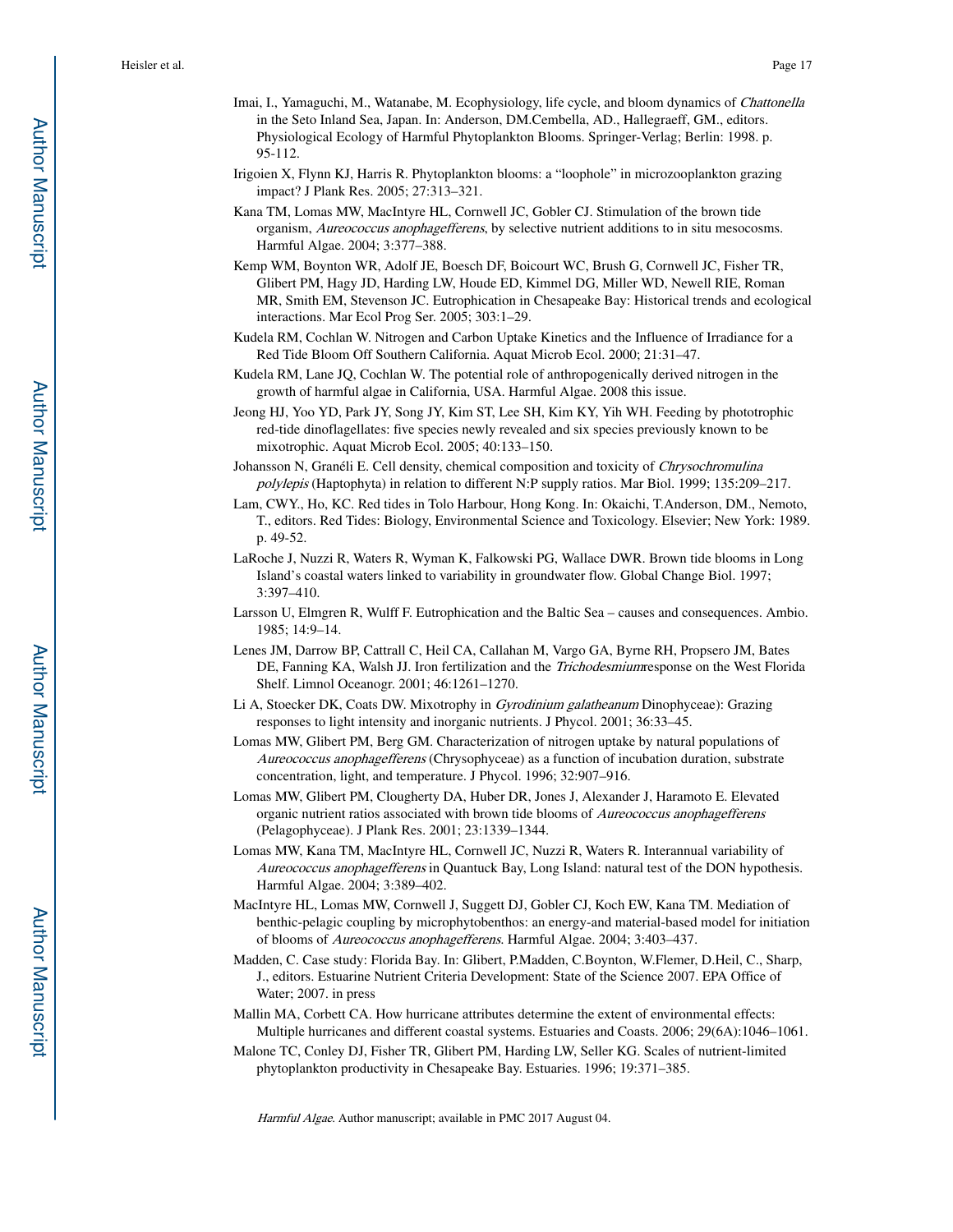- Marshall HG, Egerton T, Burchardt L, Cerbin S, Kokocinski M. Long-term monitoring results of harmful algal populations in Chesapeake Bay and its major tributaries in Virginia, U.S.A. Oceanol. Hydrobiol Studies. 2005; 34:35–41.
- McGillicuddy DJ Jr, Anderson DM, Lynch DR, Townsend DW. Mechanisms regulating large-scale seasonal fluctuations in *Alexandrium fundyense* populations in the Gulf of Maine: Results from a physical-biological model. Deep-Sea Res II. 2005; 52(19–21):2698–2714.
- Mitra A, Flynn KJ. Promotion of harmful algal blooms by zooplankton predatory activity. Biology Letters. 2006; 2:194–197. DOI: 10.1098/rsbl.2006.0447 [PubMed: 17148360]
- Miller, WD., Harding, LW., Adolf, JE. The influence of Hurricane Isabel on Chesapeake Bay phytoplankton dynamics. In: Sellner, KG., editor. Hurricane Isabel in Perspective. Chesapeake Research Consortium Publication 05–160; Edgewater, MD: 2005.
- Miller WD, Harding LW, Adolf JE. Hurrical Isabel generated an unusual fall bloom in Chesapeake Bay. Geophys Res Lett. 2006; 33:LO6612.doi: 10.1029/2005GL025658
- Moncheva S, Gotsis-Skretas O, Pagou K, Krastev A. Phytoplankton blooms in Black Sea and Mediterranean coastal ecosystems subjected to anthropogenic eutrophication: similarities and differences. Estuar Coast Shelf Sci. 2001; 53:281–295.
- Mulholland MR, Gobler CJ, Lee C. Peptide hydrolysis, amino acid oxidation, and nitrogen uptake in communities seasonally dominated by Aureococcus anophagefferens. Limnol Oceanogr. 2002; 47:1094–1108.
- Mulholland, MR., Heil, CA., Bronk, DA., O'Neil, JM., Bernhardt, P. Does nitrogen regeneration from the  $N_2$  fixing cynaobacteria *Trichodesmium* spp. fuel *Karenia brevis* blooms in the Gulf of Mexico?. In: Steidinger, KA.Landsberg, JH.Tomas, CR., Vargo, GA., editors. Harmful Algae 2002. Florida Fish and Wildlife Conservation Commission, Florida Institute of Oceanography and Intergovernmental Oceanogrpahic Commission of UNESCO; 2004. p. 47-49.
- Neely, MB., Heil, CA., Murasko, S., Dziemiela, K., Faltin, E., Garrett, M., Truby, E., Carlson, D., English, D. HAB's and hurricanes in Florida. American Geophysical Union, Fall Meeting; 2006; abstract only #B41E-0226
- Nygaard K, Tobiesen A. Bacterivory in algae: a survival strategy during nutrient limitation. Limnol Oceanogr. 1993; 38:273–279.
- Nuzzi R, Waters RM. Long-term perspective on the dynamics of brown tide blooms in Long Island coastal waters. Harmful Algae. 2004; 3:279–294.
- Okaichi, T. Red tides in the Seto Inland Sea. In: Okaichi, T., Yanagi, Y., editors. Sustainable development in the Seto Inland Sea – from the viewpoint of fisheries. Tera Sci Publ Co; Tokyo, Japan: 1997. p. 251-304.
- Paerl HW. Nuisance phytoplankton blooms in coastal, estuarine, and inland waters. Limnol Oceanogr. 1988; 33:823–847.
- Paerl H, Valdes LM, Peierls BL, Adolf JE, Harding LW. Anthropogenic and climatic influencs on the eutrophication of large estuarine systems. Limnol Oceanogr. 2006; 51:448–462.
- Parrow MW, Burkholder JM. Estuarine heterotrophic cryptoperidiniopsoids (Dinophyceae): Life cycle and culture studies. J Phycol. 2003; 39:678–696.
- Parsons ML, Dortch Q, Turner RE. Sedimentological evidence of an increase in *Pseudo-nitzschia* (Bacillariophyceae) abundance in response to coastal eutrophication. Limnol Oceanogr. 2002; 47:551–558.
- Radach G, Berg J, Hagmeier E. Long-term changes of the annual cycles of meteorological, hydrographic, nutrient and phytoplankton time series at Helgoland and at V ELBE 1 in the German Bight. Contin Shelf Res. 1990; 10:305–328.
- Riegman R. Nutrient-related selection mechanism in marine phytoplankton communities and the impact of eutrophication on the planktonic food web. Water Sci Technol. 1995; 32:63–75.
- Riegman, R., Row, A., Noordeloos, AAM., Cadee, GC. Evidence for eutrophication induced Phaeocystis sp. blooms in the Narsdiep area (The Netherlands). In: Smayda, TJ., Shimizu, Y., editors. Toxic Phytoplankton Blooms in the Sea. Elsevier Science; New York: 1993. p. 799-805.
- Romdhane, MS., Eilertsen, HC., Yahia O, KD., Yahia, MND. Toxic dinoflagellate blooms in Turisian lagoons: causes and consequences for aquaculture. In: Reguera, B.Blanco, J.Fernández, ML.,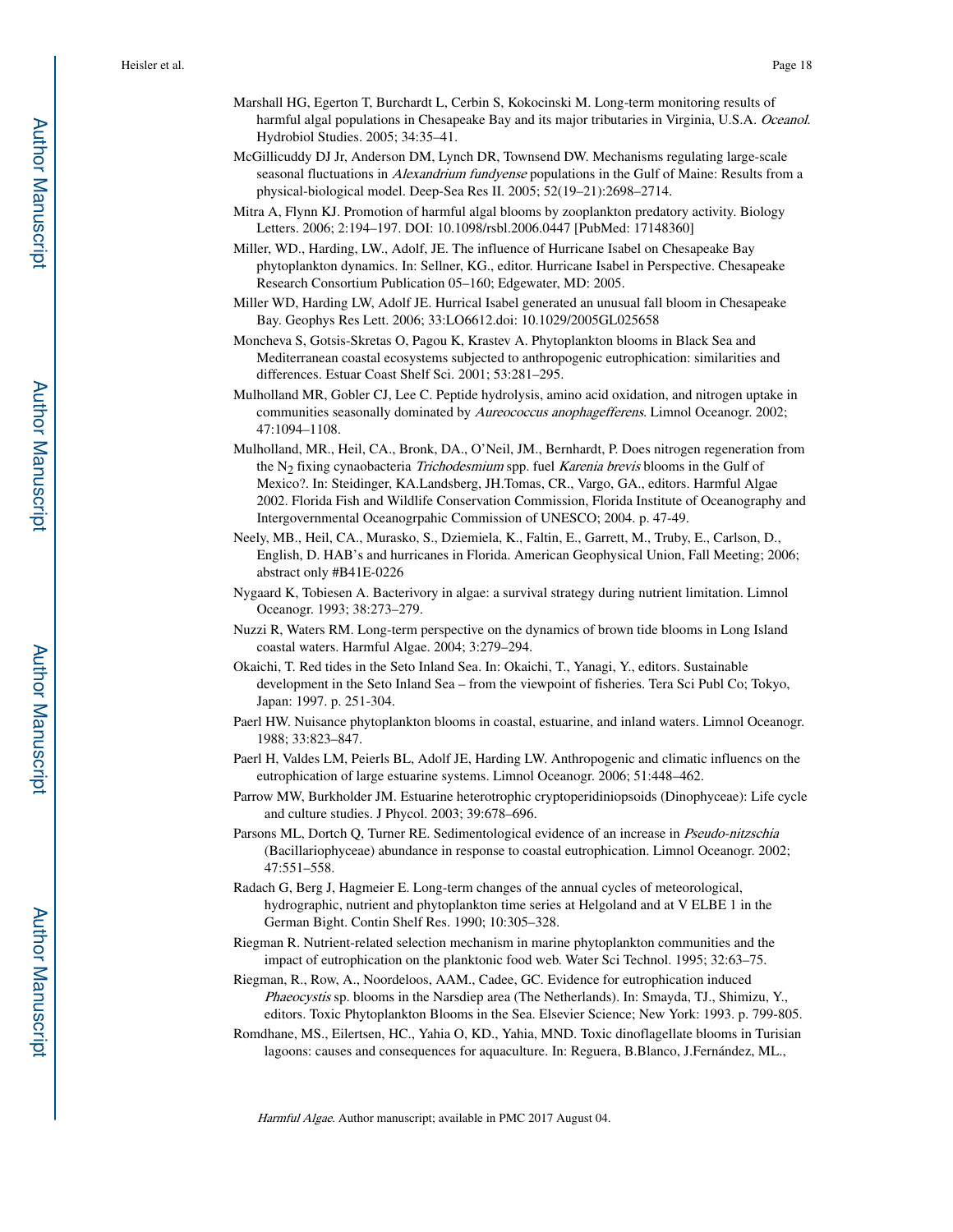Wyatt, T., editors. Harmful Algae. Xunta de Galicia and Intergovernmental Oceanographic Commission of UNESCO; Vigo: 1998. p. 80-83.

Schindler DW. Evolution of phosphorus limitation in lakes. Science. 1977; 196:260–262.

- Schindler DW. Determining ecosystem responses to anthropogenic stress. Can J Fish Aquat Sci. 1987; 44(Suppl 1):6–25.
- Schindler DW. Recent advances in the understanding and management of eutrophication. Limnol Oceanogr. 2006; 51:356–363.
- Scholin, CA., Anderson, DM. Detection and quantification of HAB species using antibody and DNA probes: progress to date and future research objectives. In: Requera, B.Blanco, J.Fernandez, ML., Wyatt, T., editors. Harmful Algae. IOC, UNESO; Paris: 1998. p. 253-257.
- Scholin, C., Vrieling, E., Peperzak, L., Rhodes, L., Rublee, PA. Detection of HAB species using lectin, antibody, and DNA probes. In: Hallegraeff, GM.Anderson, DM., Cembella, AD., editors. Manual on Harmful Marine Microalgae. 2. UNESCO Monographs on Oceanographic Methodology; Paris, France: 2003. p. 131-164.
- Sellner KG, Doucette GJ, Kirkpatrick GJ. Harmful algal blooms: causes, impacts and detection. J Ind Microbiol Biotechnol. 2003; 3:383–406.
- Seitzinger SP, Sanders RW, Styles RV. Bioavailability of DON from natural and anthropogenic sources to estuarine plankton. Limnol Oceanogr. 2002; 47(2):353–366.
- Smayda, TJ. Primary production and the global epidemic of phytoplankton blooms in the sea: A linkage?. In: Cosper, EM.Bricelj, VM., Carpenter, EJ., editors. Novel Phytoplankton Blooms. Springer-Verlag; New York: 1989. p. 449-484.Coastal and Estuarine Studies No. 35
- Smayda, TJ. Novel and nuisance phytoplankton blooms in the sea: Evidence for a global epidemic. In: Granéli, E.Sundstrom, B.Edler, L., Anderson, DM., editors. Toxic Marine Phytoplankton. Elsevier; New York: 1990. p. 29-40.
- Smayda TJ. Harmful phytoplankton blooms: their ecophysiology and general relevance. Limnol Oceanogr. 1997; 42:1137–1153.
- Smayda, TJ. Ecophysiology and bloom dynamics of *Heterosigma akashiwo* (Raphidophyceae). In: Anderson, DM.Cembella, AD., Hallegraeff, GM., editors. Physiological Ecology of Harmful Algal Blooms. Vol. G41. Springer-Verlag; New York: 1998. p. 113-131.NATO ASI Series
- Smayda, TJ., Borkman, DG., Beaugrand, G., Belgrano, AG. Ecological effects of climate variation in the North Atlantic: Phytoplankton. In: Stenseth, NC.Ottersen, G.Hurrell, J., Belgrano, A., editors. Ecological effects of climate variations in the North Atlantic. Oxford Univ Press; 2004. p. 49-54.
- Smayda TJ, Reynolds CS. Community assembly in marine phytoplankton: application of recent models to harmful dinoflagellate blooms. J Plank Res. 2001; 23:47–461.
- Smayda TJ, Reynolds CS. Strategies of marine dinoflagellate survival and some rules of assembly. J Sea Res. 2003; 49:95–106.
- Springer JJ, Burkholder JM, Glibert PM, Reed RE. Use of a real-time remote monitoring network and shipborne sampling to characterize a dinoflagellate bloom in the Neuse Estuary, North Carolina, U.S.A. Harmful Algae. 2005; 4:533–551.
- Stoecker D. Mixotrophy among dinoflagellates. J Eukaryot Microbiol. 1999; 46:397–401.
- Strom, SL., Bright, K. Effects on planktonic food webs of organic nitrogen use by bloom-forming phytoplankton. Abstract. Proceedings of the Biennial Meeting of the Estuarine Research Federation; Seattle, Washington, USA. Port Republic, MD: Estuarine Research Federation; 2003.
- Sunda WG, Granéli E, Gobler CJ. Positive feedback and the development and persistence of ecosystem disruptive algal blooms. J Phycol. 2006; 42:963–974.
- Tango, P., Brown, CW., Gross, TF., Ramers, DL., Hood, RR., Michael, BD. Assessing the validation of a preliminary Karlodinium micrum nowcast model system in Chesapeake Bay and its tributaries: A framework for HAB nowcasts and forecasts. HABs and Eutrophication Open Science Meeting; Baltimore MD. March 2005; 2005. abstract only
- Tilman D. Resource competition between planktonic algae: an experimental and theoretical approach. Ecology. 1977; 58:338–348.
- Trainer VL, Adams NG, Bill BD, Stehr CM, Wekell JC, Moeller P, Busman M, Woodruff D. Domoic acid production near California coastal upwelling zones, June 1998. Limnol Oceanogr. 2000; 45:401–440.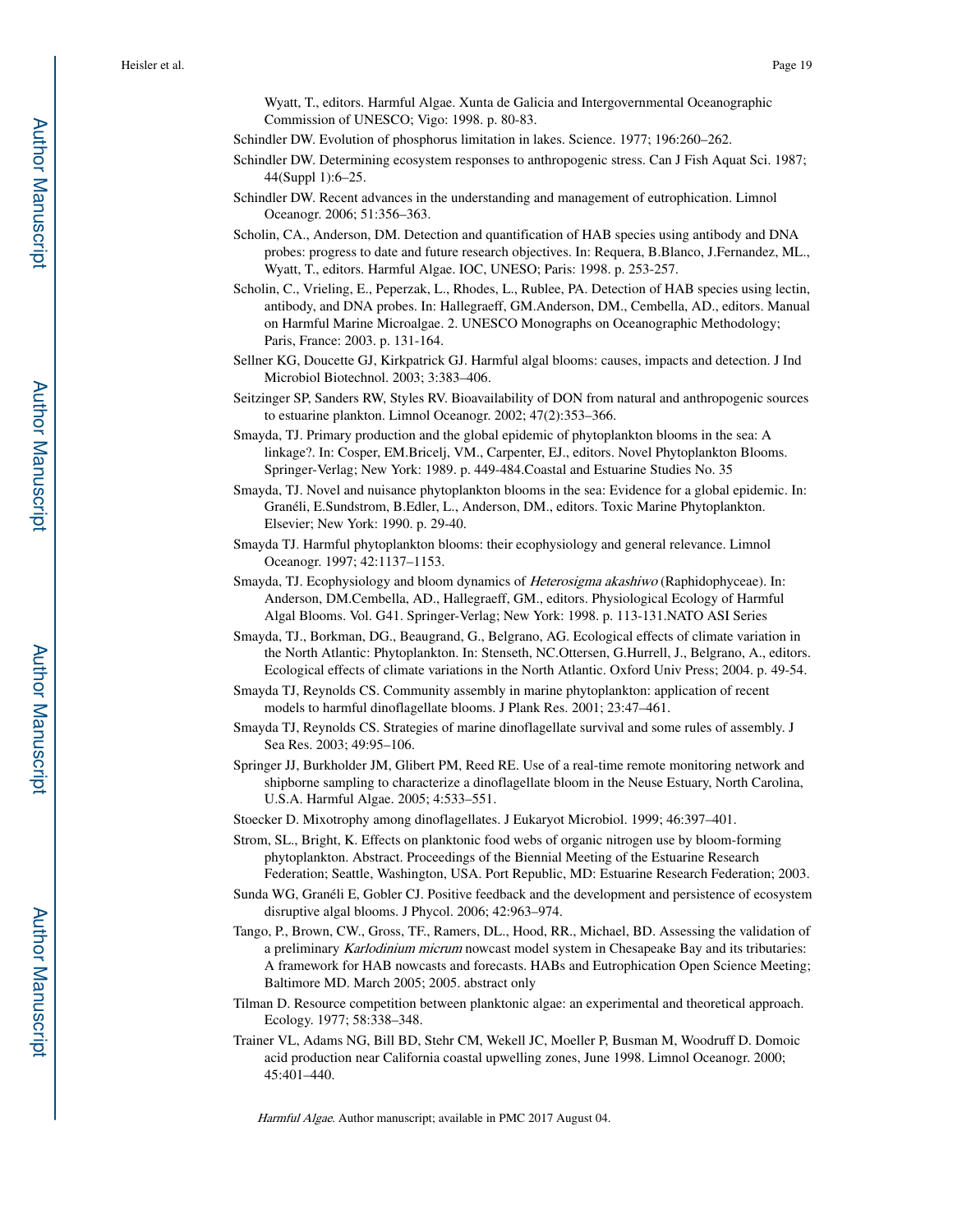- Trainer VL, Le Eberhart BT, Wekell JC, Adams NG, Hanson L, Cox F, Dowell J. Paralytic shellfish toxins in Puget Sound, Washington. J Shellfish Res. 2003; 22:213–223.
- Trice TM, Glibert PM, Lea C, Van Heukelem L. HPLC pigment records provide evidence of past blooms of Aureococcus anophagefferens in the Coastal Bays of Maryland and Virginia, USA. Harmful Algae. 2004; 3:295–304.
- Turner RE, Rabalais N. Changes in Mississippi river water quality this century and implications for coastal food webs. BioScience. 1991; 41:140–147.
- Vargo, GA., Heil, CA., Ault, DN., Neely, MB., Murasko, S., Havens, J., Lester, KM., Dixon, LK., Merkt, R., Walsh, J., Weisberg, R., Steidinger, KA. Four Karenia brevis blooms: a comparative analysis. In: Steidinger, KA.Landsberg, JA.Tomas, CR., Vargo, GA., editors. Harmful Algae 2002 - Proceedings of the Xth International Conference on Harmful Algae. Florida Fish and Wildlife Conservation Commission, Florida Institute of Oceanography, and the Intergovernmental Oceanographic Commission of UNESCO; St. Petersburg (FL): 2004. p. 14-16.
- Walsh JJ, Jolliff J, Darrow BP, Lenes JM, Milroy SP, Dieterle D, Carder KL, Chen FL, Vargo GA, Weisberg RH, Fanning KA, Muller-Karger F, Stieidinger KA, Heil CA, Prospero JS, Lee TN, Kirkpatrick G, Whitledge TE, Stockwell DA, Tomas C, Villareal TA, Jochems AE, Bontempe PS. Red tides in the Gulf of Mexico: Where, when and why? J Geophys Res. 2006; 111:C11003.doi: 10.1029/2004JC002813
- Whereat, E., Farestad, M. Volunteer HAB monitoring provides a "first watch" for resource managers and researchers in the Delaware Inland Bays. U.S.A. HABs and Eutrophication Open Science Meeting; Baltimore MD. March 2005; 2005. abstract only
- Wood AM, Leatham T. The species concept in phytoplankton ecology. J Phycol. 1992; 28:723–729.
- Yung YK, Wong CK, Broom MJ, Ogden JA, Chan SCM, Leung Y. Long-term changes in hydrography, nutrients, and phytoplankton in Tolo Harbour, Hong Kong. Hydrobiologia. 1997; 352:107–115.
- Zhou, M. Which is the trigger factor to the outbreak of large scale Prorocentrum blooms in the East China Sea?. HABs and Eutrophication Open Science Meeting; Baltimore MD. March 2005; 2005. abstract only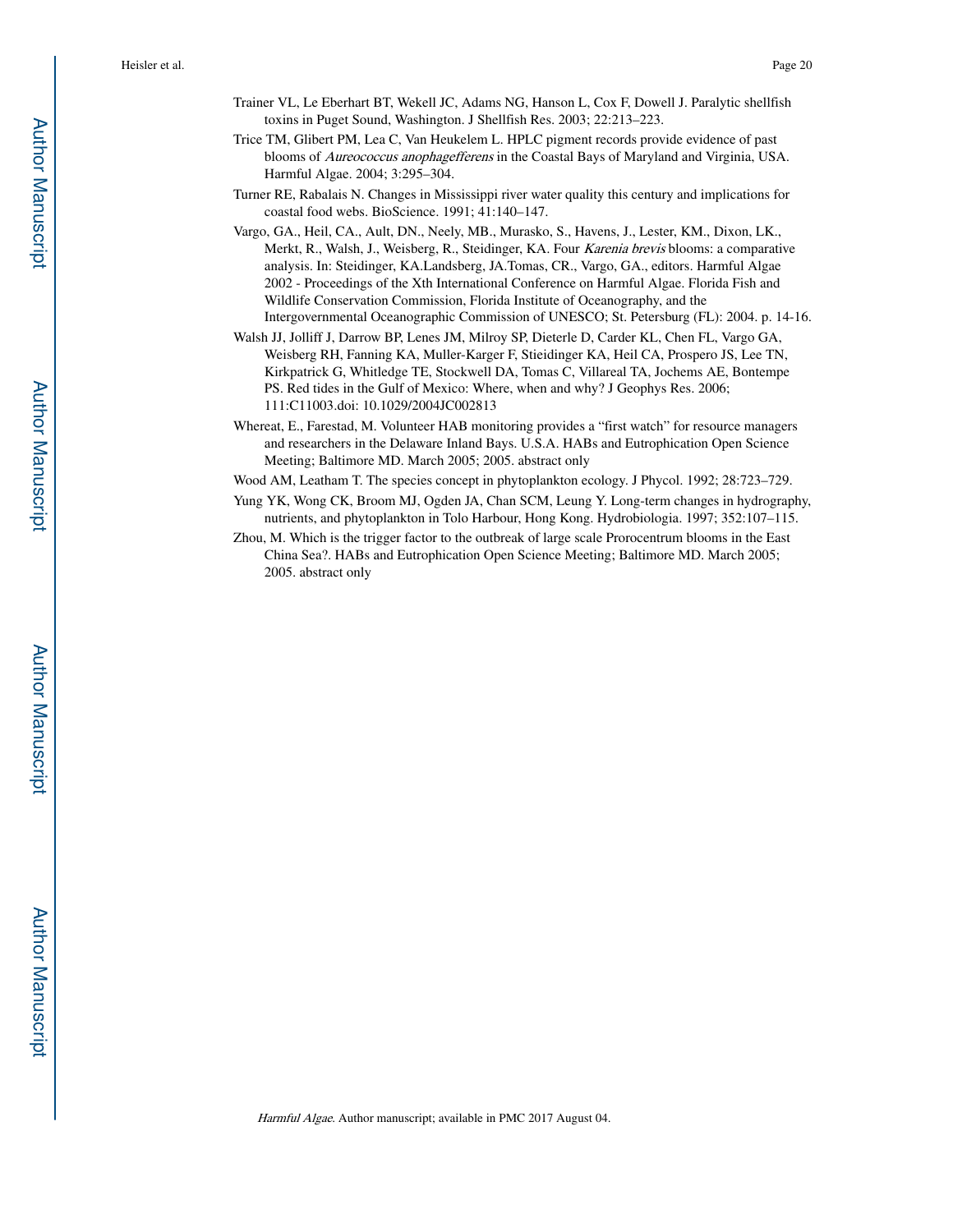

#### **Figure 1.**

Average abundance (%) of the diatom Pseudo-nitzschia in the sedimentary record as a function of the nitrate loading in the northern Gulf of Mexico (redrawn from Turner and Rabalais 1991 and Parsons et al. 2002).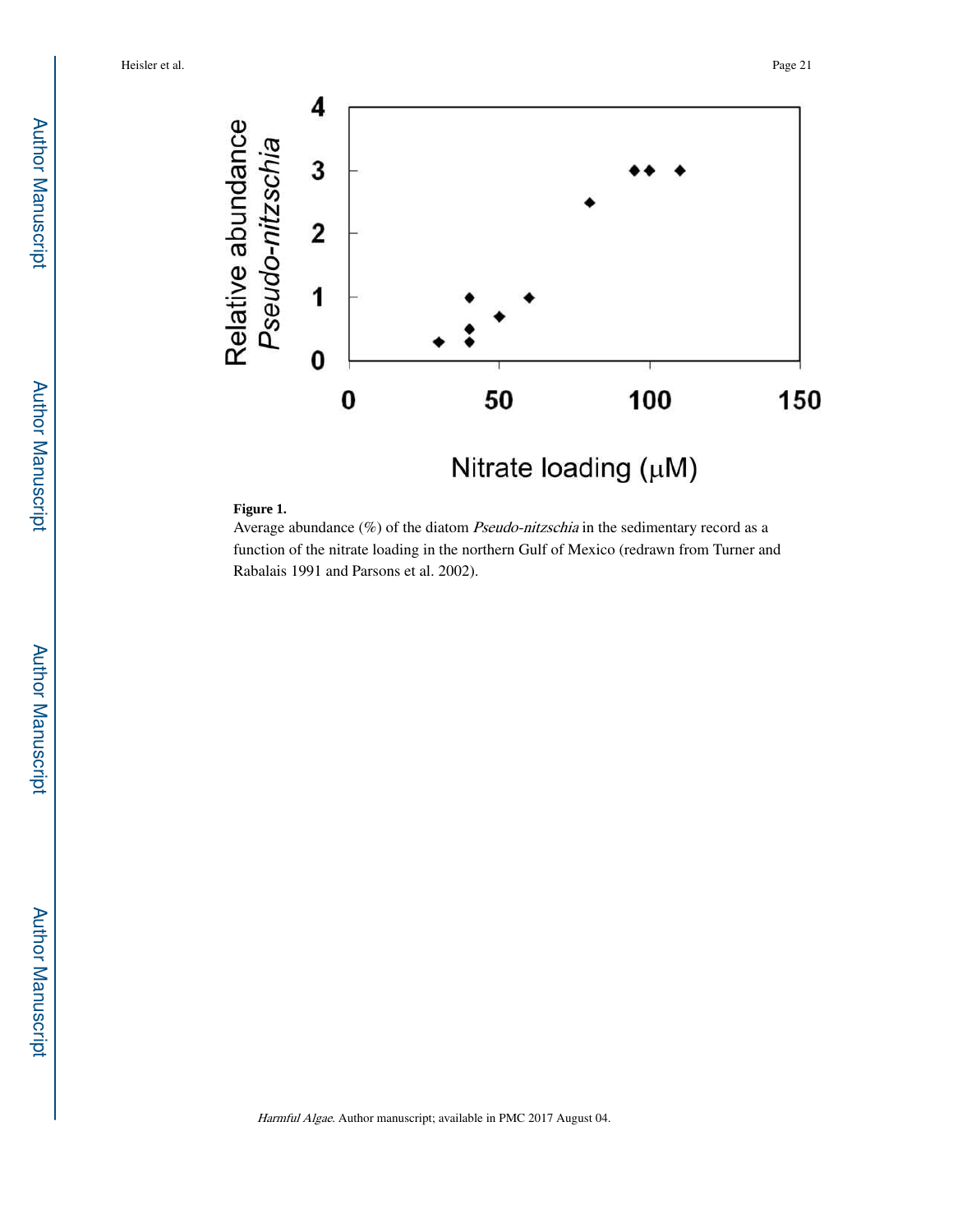

## **Figure 2.**

Relationship between the growth in human population (and presumably their nutrients) and HABs from Puget Sound, Washington State, where continuous monitoring of paralytic shellfish poisoning has been ongoing since the mid-1950's. Plotted here is the relationship between human population in the region for the past 40 years (data were derived from the U.S. census) and the average decadal maximum recorded amount of paralytic shellfish toxins, PST (redrawn from Trainer et al. 2003).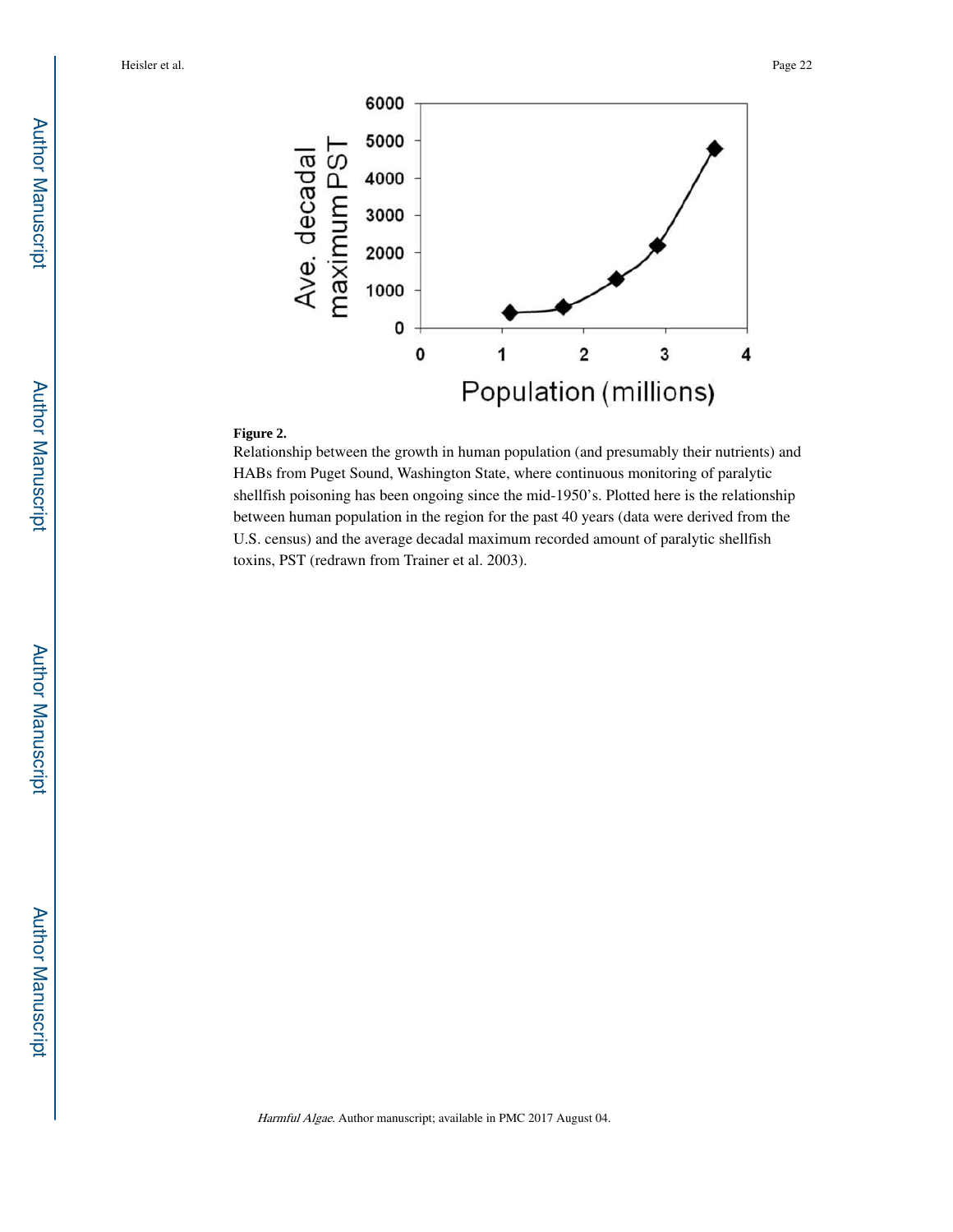Heisler et al. Page 23



Long term trends in the use of nitrogen based fertilizers and the number of occurrences of red tide blooms in Chinese coastal waters (modified and redrawn from Anderson et al. 2002 and Zhou et al. 2005).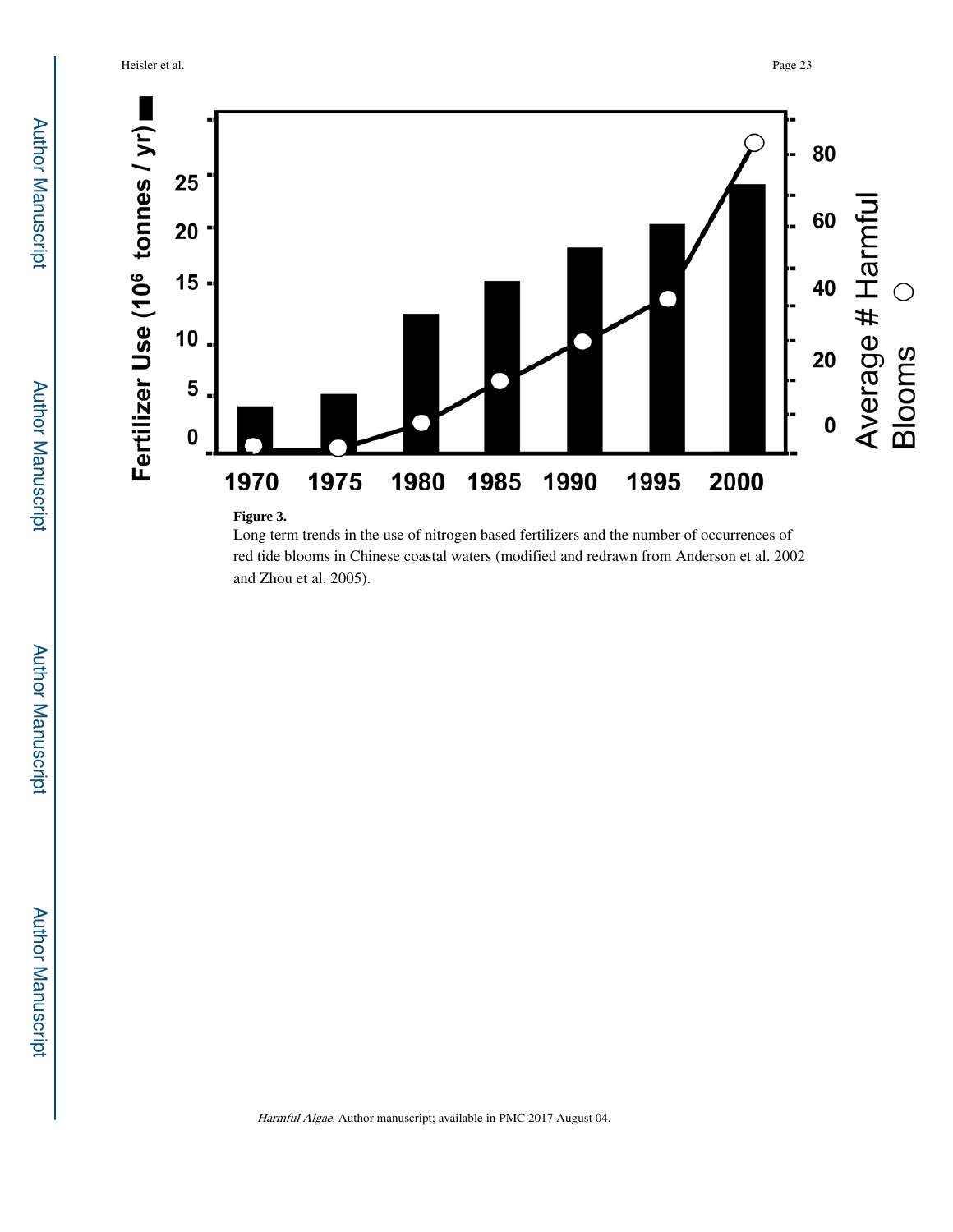Heisler et al. Page 24



#### **Figure 4.**

Mean dissolved inorganic and organic N:P ratios for each of the major riverine systems of western Florida shelf sampled during the dry season of May 2004. Each bar represents the means of the stations sampled along an individual riverine transect. The insert box indicated the mean particulate N:P ratio. The general zones are indicated on the companion map of southern Florida (modified from Heil et al. 2007).